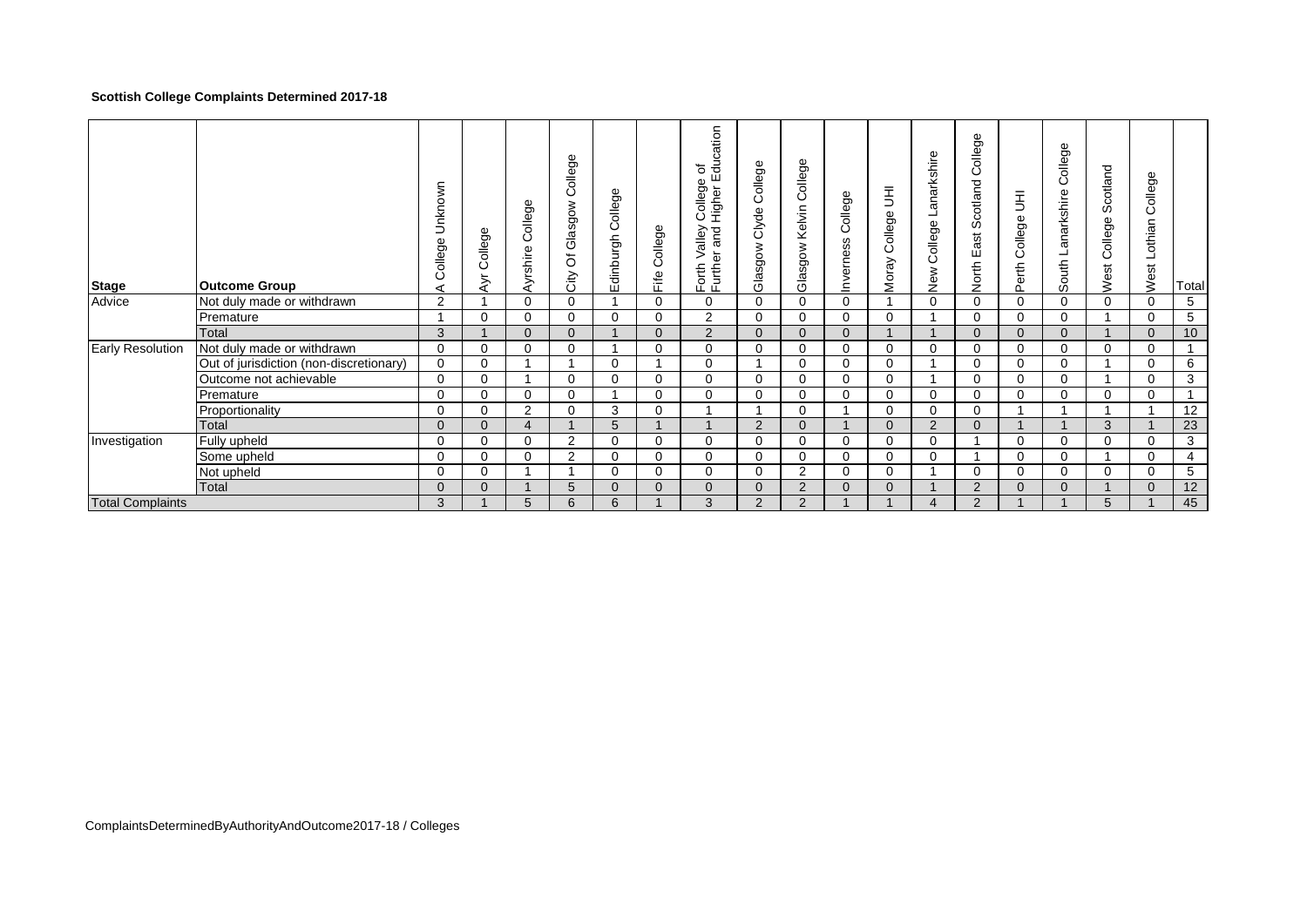### **Scottish University Complaints Determined 2017-18**

| <b>Stage</b>            | <b>Outcome Group</b>                    | Unknown<br>University<br>⋖ | University<br>Napier<br>Edinburgh | Caledonian University<br>Glasgow | University<br>Heriot-Watt | Queen Margaret University | Rural University<br>Scotland's I<br>College | University<br>Gordon<br>The Robert | Aberdeen<br>$\overline{\sigma}$<br>University | Dundee<br>Abertay<br>$\rm \breve{\sigma}$<br>University | Dundee<br>$\overline{\sigma}$<br>University | Edinburgh<br>$\overline{\sigma}$<br>University | Glasgow<br>৳<br>University | Andrews<br>$\breve{\mathrm{o}}$<br>৳<br>University | of Stirling<br>University | Strathclyde<br>ъ<br>University | and<br>Highlands<br>the<br>$\overline{\sigma}$<br>University<br>Islands | Scotland<br>৳<br>West<br>the<br>৳<br>University | Total          |
|-------------------------|-----------------------------------------|----------------------------|-----------------------------------|----------------------------------|---------------------------|---------------------------|---------------------------------------------|------------------------------------|-----------------------------------------------|---------------------------------------------------------|---------------------------------------------|------------------------------------------------|----------------------------|----------------------------------------------------|---------------------------|--------------------------------|-------------------------------------------------------------------------|-------------------------------------------------|----------------|
| Advice                  | Not duly made or withdrawn              | $\mathbf 0$                | 3                                 | 0                                | 0                         | $\mathbf 0$               | $\mathbf 0$                                 | 3                                  |                                               | $\mathbf 0$                                             | $\Omega$                                    | $\mathbf 0$                                    | 0                          |                                                    | $\mathbf 0$               |                                |                                                                         | $\Omega$                                        | 10             |
|                         | Premature                               | $\overline{2}$             | 2                                 | $\overline{ }$                   | -4                        | $\mathbf 0$               | $\mathbf 0$                                 | $\overline{\mathbf{1}}$            | $\mathbf 0$                                   | 0                                                       |                                             |                                                | $\Omega$                   |                                                    |                           | $\Omega$                       | $\Omega$                                                                | $\Omega$                                        | 11             |
|                         | Total                                   | $\overline{2}$             | 5                                 |                                  |                           | $\Omega$                  | $\mathbf{0}$                                | $\overline{4}$                     |                                               | $\mathbf{0}$                                            |                                             |                                                | $\Omega$                   | 2                                                  |                           |                                |                                                                         | $\Omega$                                        | 21             |
| Early                   | Not duly made or withdrawn              | $\mathbf 0$                | $\mathbf 0$                       | 0                                | 0                         | $\mathbf 0$               | $\mathbf 0$                                 | 2                                  |                                               | 0                                                       | $\Omega$                                    |                                                | 0                          | $\mathbf 0$                                        | $\mathbf 0$               | $\Omega$                       | $\Omega$                                                                | 3                                               | $\overline{7}$ |
| Resolution              | Out of jurisdiction (discretionary)     | 0                          |                                   |                                  | 0                         | $\mathbf 0$               | $\mathbf 0$                                 | -1                                 | 0                                             | 0                                                       | $\Omega$                                    | 0                                              | $\Omega$                   | $\mathbf 0$                                        | 2                         | $\Omega$                       | $\Omega$                                                                | 0                                               | 5              |
|                         | Out of jurisdiction (non-discretionary) | 0                          | 4                                 | 3                                |                           |                           | $\Omega$                                    | 4                                  | 6                                             |                                                         | $\Omega$                                    | $\overline{a}$                                 | 4                          | $\overline{2}$                                     |                           | 3                              | $\Omega$                                                                | 8                                               | 42             |
|                         | Outcome not achievable                  | $\Omega$                   | $\Omega$                          | $\Omega$                         |                           | $\Omega$                  | $\Omega$                                    |                                    |                                               | $\Omega$                                                | $\Omega$                                    | 2                                              |                            | $\Omega$                                           | $\mathbf 0$               |                                | $\Omega$                                                                |                                                 | 8              |
|                         | Premature                               | $\Omega$                   | $\Omega$                          | $\Omega$                         | 0                         | $\Omega$                  | $\Omega$                                    | $\Omega$                           | $\mathbf 0$                                   | $\Omega$                                                | $\Omega$                                    |                                                | 2                          | $\Omega$                                           | $\mathbf 0$               | $\Omega$                       | $\Omega$                                                                |                                                 | $\overline{4}$ |
|                         | Proportionality                         | $\Omega$                   | $\overline{2}$                    | $\Omega$                         | 4                         |                           |                                             | 2                                  | 2                                             | $\Omega$                                                | $\Omega$                                    | 3                                              | $\overline{2}$             |                                                    | $\mathbf 0$               |                                | $\overline{2}$                                                          | 3                                               | 24             |
|                         | Resolved                                | $\Omega$                   | $\Omega$                          | $\Omega$                         | 0                         | $\Omega$                  | $\Omega$                                    | $\Omega$                           | $\Omega$                                      | $\Omega$                                                | $\Omega$                                    |                                                | $\Omega$                   | $\Omega$                                           | $\Omega$                  | $\Omega$                       | $\Omega$                                                                | $\Omega$                                        | $\overline{ }$ |
|                         | Total                                   | $\Omega$                   |                                   | $\overline{4}$                   | 6                         | $\overline{2}$            |                                             | 10                                 | 10                                            |                                                         | $\Omega$                                    | 12                                             | 9                          | 3                                                  | 3                         | 5                              | 2                                                                       | 16                                              | 91             |
| Investigation           | Fully upheld                            | $\Omega$                   | $\Omega$                          | $\mathbf 0$                      | 3                         | $\Omega$                  | $\Omega$                                    | $\Omega$                           | $\mathbf 0$                                   | $\Omega$                                                | $\Omega$                                    | $\Omega$                                       |                            | $\Omega$                                           | $\Omega$                  | $\Omega$                       | $\Omega$                                                                |                                                 | 5              |
|                         | Some upheld                             | $\Omega$                   | $\Omega$                          | 2                                |                           | $\Omega$                  | $\Omega$                                    |                                    | 0                                             | $\Omega$                                                | $\Omega$                                    |                                                | $\overline{2}$             | $\Omega$                                           | $\mathbf 0$               | $\Omega$                       | $\Omega$                                                                |                                                 | 8              |
|                         | Not upheld                              | $\Omega$                   | $\Omega$                          | 2                                | $\Omega$                  | $\overline{2}$            | $\Omega$                                    | $\overline{\mathbf{A}}$            | $\mathbf 0$                                   | $\Omega$                                                | $\Omega$                                    | 3                                              | $\overline{2}$             | $\Omega$                                           | $\Omega$                  | 5                              | $\Omega$                                                                |                                                 | 16             |
|                         | Not duly made or withdrawn              | $\Omega$                   | $\Omega$                          | 0                                | 0                         | $\Omega$                  | $\Omega$                                    | $\Omega$                           | 0                                             | $\Omega$                                                | $\Omega$                                    | $\mathbf 0$                                    | $\Omega$                   | $\Omega$                                           | $\mathbf 0$               | $\Omega$                       | $\Omega$                                                                |                                                 | $\overline{ }$ |
|                         | <b>Total</b>                            | $\Omega$                   | $\Omega$                          | $\overline{4}$                   | $\overline{4}$            | $\overline{2}$            | $\Omega$                                    | 2                                  | $\Omega$                                      | $\Omega$                                                | $\Omega$                                    | $\overline{4}$                                 | 5                          | $\Omega$                                           | $\Omega$                  | 5                              | $\Omega$                                                                |                                                 | 30             |
| <b>Total Complaints</b> |                                         | $\overline{2}$             | 12                                | 9                                | 11                        | $\boldsymbol{\Delta}$     |                                             | 16                                 | 11                                            |                                                         |                                             | 17                                             | 14                         | 5                                                  | $\overline{4}$            | 11                             | 3                                                                       | 20                                              | 142            |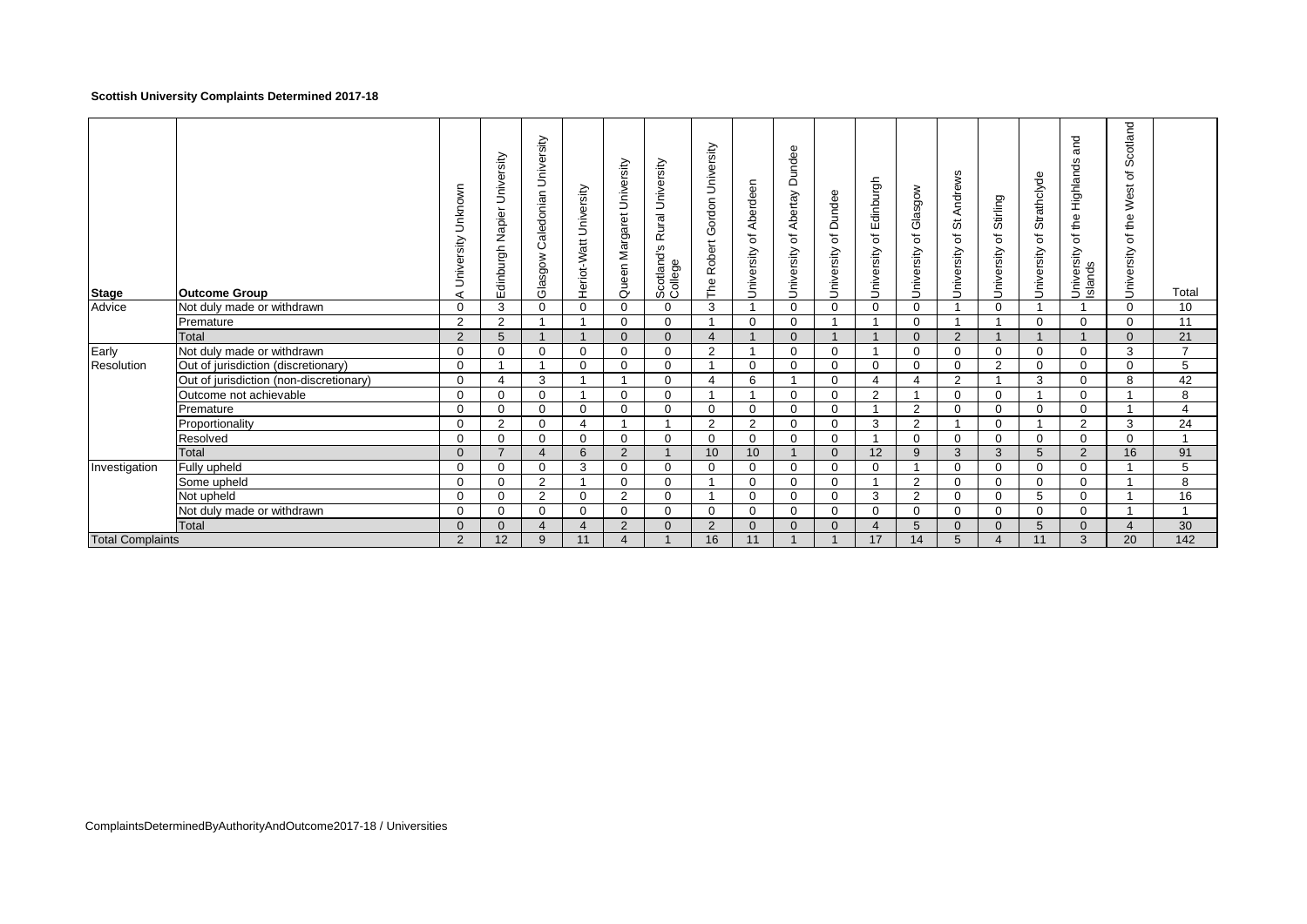### **Health Complaints Determined 2017-18**

|                         |                                         |                                       |                                          |                                       |                                              |                      |                                        |                                  | <b>Health Boards</b>                               |                                  |                             |                         |                                |                             |                                |                                  |                                                                      |                             | Special Health Boards            |                                         |                                  |                                                      |                                      | <b>Family Health Services</b> |                |                                                          |              |
|-------------------------|-----------------------------------------|---------------------------------------|------------------------------------------|---------------------------------------|----------------------------------------------|----------------------|----------------------------------------|----------------------------------|----------------------------------------------------|----------------------------------|-----------------------------|-------------------------|--------------------------------|-----------------------------|--------------------------------|----------------------------------|----------------------------------------------------------------------|-----------------------------|----------------------------------|-----------------------------------------|----------------------------------|------------------------------------------------------|--------------------------------------|-------------------------------|----------------|----------------------------------------------------------|--------------|
| <b>Stage</b>            | <b>Outcome Group</b>                    | Unknown<br>Board<br>Health<br>$\prec$ | Board<br>SHR<br>Arran<br>and<br>Ayrshire | Board<br><b>SHR</b><br><b>Borders</b> | SHIN<br>Galloway<br>and<br>Dumfries<br>Board | Board<br>9⊬w<br>Fife | Board<br><b>SHN</b><br>Valley<br>Forth | Board<br><b>SHIN</b><br>Grampian | SHR<br>Clyde<br>and<br>Glasgow<br>Greater<br>Board | Board<br>$rac{9}{2}$<br>Highland | Board<br>SHIN<br>anarkshire | Board<br>SHR<br>Lothian | Board<br>$rac{9}{2}$<br>Orkney | Board<br>오<br>보<br>Shetland | Board<br><b>SHN</b><br>Tayside | Board<br>SHR<br>Isles<br>Western | Hospital<br>nal<br><b>Natio</b><br>$\alpha$<br>Jubilee<br>olden<br>Ŏ | $\frac{5}{4}$<br><b>SHR</b> | Scotland<br>Health<br><b>SHR</b> | Scotland<br>Services<br>National<br>SHR | Service<br>Ambulance<br>Scottish | Hospital Board for<br>State<br>The State<br>Scotland | Practices<br>Dental<br>ಯ<br>Dentists | Practices<br>ලි<br>య<br>සි    | Opticians      | ਨ<br>Pharmad<br>య<br>$\omega$<br>Pharmacists<br>Services | Total        |
| Advice                  | Not duly made or withdrawn              | 20                                    | 13                                       |                                       | $\overline{2}$                               | 9                    | 6                                      | 19                               | 42                                                 | 6                                | 18                          | 39                      |                                | $\overline{2}$              | 23                             | $\mathbf 0$                      | $\mathbf 0$                                                          | $\mathbf 0$                 | $\mathbf 0$                      | $\mathbf{0}$                            | $\overline{4}$                   | $\mathbf 0$                                          | 11                                   | 40                            | $\mathbf 0$    | $\Omega$                                                 | 256          |
|                         | Out of jurisdiction (non-discretionary) | $\overline{0}$                        | $\mathbf 0$                              | $\Omega$                              | $\mathbf 0$                                  | $\Omega$             | $\overline{0}$                         | $\Omega$                         | $\Omega$                                           | $\Omega$                         | $\overline{0}$              | $\Omega$                | $\mathbf 0$                    | $\Omega$                    |                                | $\Omega$                         | $\Omega$                                                             | $\mathbf{0}$                |                                  | $\mathbf 0$                             | $\mathbf 0$                      | $\mathbf 0$                                          | $\Omega$                             |                               | $\mathbf 0$    | $\Omega$                                                 | 2            |
|                         | Outcome not achievable                  | $\overline{\mathbf{1}}$               | $\mathbf 0$                              | $\Omega$                              | $\Omega$                                     | $\Omega$             | $\mathbf{0}$                           | $\Omega$                         | $\Omega$                                           | $\Omega$                         | $\mathbf{0}$                | $\Omega$                | $\Omega$                       | $\Omega$                    | $\Omega$                       | $\Omega$                         | $\Omega$                                                             | $\Omega$                    | $\mathbf 0$                      | $\mathbf{0}$                            | $\mathbf 0$                      | $\Omega$                                             | $\Omega$                             | U                             | $\Omega$       | $\Omega$                                                 | $\mathbf{1}$ |
|                         | Premature                               | 9                                     | 17                                       |                                       |                                              | 2                    | 17                                     | 17                               | 30                                                 |                                  | 8                           | 28                      | $\Omega$                       | $\Omega$                    | 16                             | $\Omega$                         | $\Omega$                                                             | 2                           | $\Omega$                         | 0                                       | 6                                | $\Omega$                                             | 13                                   | 62                            |                | $\overline{2}$                                           | 242          |
|                         | Total                                   | 30                                    | 30                                       | 2                                     | 9                                            | 11                   | 23                                     | 36                               | 72                                                 | 10 <sup>1</sup>                  | 26                          | 67                      |                                | 2                           | 40                             | $\Omega$                         | $\Omega$                                                             | 2                           |                                  | $\Omega$                                | 10                               | $\Omega$                                             | 24                                   | 102                           |                | $\overline{2}$                                           | 501          |
| <b>Early Resolution</b> | Not duly made or withdrawn              | $\mathbf 0$                           |                                          | $\Omega$                              | $\Omega$                                     | 2                    | $\mathbf{0}$                           | 5                                | 11                                                 | 5                                | 5                           | 8                       | $\Omega$                       | -1                          | $\overline{4}$                 | $\Omega$                         | $\Omega$                                                             | $\Omega$                    | $\Omega$                         | $\mathbf{0}$                            | $\Omega$                         |                                                      | 3                                    | 13                            | $\mathbf 0$    | $\Omega$                                                 | 62           |
|                         | Out of jurisdiction (discretionary)     | $\overline{0}$                        | 3                                        | $\mathbf 0$                           |                                              | $\Omega$             | 2                                      |                                  | 9                                                  | 6                                | 3                           | 10                      | $\mathbf 0$                    | $\Omega$                    | 5                              | $\overline{2}$                   |                                                                      | $\Omega$                    | $\mathbf 0$                      | $\mathbf{0}$                            | $\mathbf 0$                      | $\Omega$                                             | $\overline{1}$                       |                               | $\mathbf 0$    | $\Omega$                                                 | 52           |
|                         | Out of jurisdiction (non-discretionary) | $\overline{0}$                        | $\overline{1}$                           | $\mathbf 0$                           | $\Omega$                                     |                      | $\overline{2}$                         | $\overline{2}$                   |                                                    | 3                                | $\overline{2}$              | 3                       | $\mathbf 0$                    | $\mathbf 0$                 | - 1                            | $\Omega$                         | $\Omega$                                                             | $\mathbf 0$                 | $\mathbf 0$                      | $\mathbf 0$                             | $\mathbf 0$                      | $\Omega$                                             | $\overline{7}$                       | R                             | $\mathbf 0$    |                                                          | 32           |
|                         | Outcome not achievable                  | $\overline{0}$                        | $\mathbf 0$                              | $\Omega$                              | $\mathbf 0$                                  | $\Delta$             | 2                                      |                                  | - 9                                                | 2                                | $\overline{0}$              | $\overline{2}$          | $\Omega$                       | $\Omega$                    | 3                              | $\Omega$                         | $\Omega$                                                             | $\Omega$                    | $\mathbf{0}$                     |                                         | $\mathbf{0}$                     | $\Omega$                                             | 4                                    |                               | $\mathbf 0$    |                                                          | 36           |
|                         | Premature                               | $\mathbf 0$                           | 3                                        |                                       | 3                                            | 3                    | $\mathbf{0}$                           |                                  | 9                                                  | $\overline{7}$                   | $\overline{2}$              | 10 <sup>°</sup>         | $\Omega$                       | $\Omega$                    | 8                              | $\Omega$                         | $\Omega$                                                             | $\Omega$                    | $\mathbf{0}$                     | $\mathbf 0$                             | $\overline{2}$                   | $\Omega$                                             | $\overline{2}$                       | 8                             | $\Omega$       | $\Omega$                                                 | 59           |
|                         | Proportionality                         | $\mathbf{0}$                          | 5                                        | $\Omega$                              | 6                                            | 3                    | 9                                      | 12 <sup>2</sup>                  | 37                                                 | 13                               | 16                          | 22                      | $\mathbf 0$                    | $\overline{1}$              | 9                              |                                  | $\overline{\phantom{a}}$                                             |                             | $\Omega$                         | $\mathbf{0}$                            | 6                                |                                                      | 8                                    | 42                            | $\overline{1}$ |                                                          | 195          |
|                         | Resolved                                | $\Omega$                              | $\Omega$                                 |                                       |                                              | 3                    | $\Omega$                               |                                  |                                                    | $\Omega$                         | $\Omega$                    | 4                       | $\Omega$                       | $\Omega$                    | $\Omega$                       | $\Omega$                         | $\Omega$                                                             | $\Omega$                    | $\Omega$                         | $\Omega$                                | $\Omega$                         | $\Omega$                                             |                                      | 2                             | $\Omega$       | $\Omega$                                                 | 14           |
|                         | Total                                   | $\mathbf{0}$                          | 16                                       | $\overline{2}$                        | 11                                           | 16                   | 15                                     | 26                               | 77                                                 | 36                               | 28                          | 59                      | $\mathbf{0}$                   | 2                           | 30                             | 3                                | $\mathcal{P}$                                                        |                             | $\mathbf{0}$                     |                                         | 8                                | $\overline{2}$                                       | 26                                   | 85                            |                | 3                                                        | 450          |
| Investigation           | Fully upheld                            | $\overline{0}$                        |                                          |                                       | 3                                            | 8                    | 5                                      | 13                               | 30                                                 | 3                                | 14                          | 5                       |                                | $\overline{2}$              | 6                              |                                  |                                                                      | $\Omega$                    | $\mathbf 0$                      | $\mathbf{0}$                            | 3                                | $\Omega$                                             | 9                                    |                               | $\mathbf 0$    | $\Omega$                                                 | 120          |
|                         | Some upheld                             | $\mathbf 0$                           | 12                                       |                                       | 5                                            | 10 <sup>°</sup>      | 6                                      | 9                                | 35                                                 | 8                                | 14                          | 13                      | 2                              | $\overline{2}$              | 6                              |                                  |                                                                      | $\Omega$                    | $\mathbf{0}$                     |                                         | $\mathbf 0$                      | $\Omega$                                             | 2                                    | 13                            | $\mathbf 0$    | $\Omega$                                                 | 141          |
|                         | Not upheld                              | $\overline{0}$                        | 3                                        | 3                                     | $\overline{2}$                               | 6                    | 3                                      | 6                                | 25                                                 | 10                               | 15                          | 13                      | $\mathbf 0$                    | 3                           | $\overline{7}$                 | $\overline{2}$                   | 2                                                                    |                             | $\Omega$                         | $\mathbf 0$                             | $\overline{4}$                   | $\Omega$                                             | 9                                    | 57                            |                | $\Omega$                                                 | 172          |
|                         | Not duly made or withdrawn              | $\mathbf 0$                           | $\mathbf 0$                              | $\mathbf 0$                           |                                              | $\Omega$             |                                        |                                  | $\Omega$                                           |                                  | $\mathbf{0}$                | $\overline{2}$          | $\mathbf 0$                    | $\Omega$                    | $\mathbf{0}$                   | $\Omega$                         | $\Omega$                                                             | $\mathbf 0$                 | $\mathbf 0$                      | $\mathbf{0}$                            | $\mathbf 0$                      | $\mathbf 0$                                          | $\mathbf 0$                          | U                             | $\mathbf 0$    | $\Omega$                                                 | 6            |
|                         | Resolved                                | $\mathbf 0$                           | 0                                        |                                       | $\Omega$                                     | $\Omega$             | $\mathbf{0}$                           | $\Omega$                         | $\Omega$                                           | $\Omega$                         | $\mathbf{0}$                | $\Omega$                | $\mathbf 0$                    | $\Omega$                    | $\Omega$                       | $\Omega$                         | $\Omega$                                                             | $\Omega$                    | $\mathbf{0}$                     | 0                                       | $\mathbf{0}$                     | $\Omega$                                             | $\mathbf 0$                          |                               | $\mathbf 0$    | $\Omega$                                                 | $\mathbf{1}$ |
|                         | Total                                   | $\overline{0}$                        | 19                                       | 6                                     | 11                                           | 24                   | 15                                     | 29                               | 90                                                 | 22                               | 43                          | 33                      | $\mathbf{3}$                   | $\overline{7}$              | 19                             |                                  |                                                                      |                             | $\Omega$                         |                                         | $\overline{7}$                   | $\Omega$                                             | 20                                   | 81                            |                | $\cap$                                                   | 440          |
| <b>Total Complaints</b> |                                         | 30                                    | 65                                       | 10                                    | 31                                           | 51                   | 53                                     | 91                               | 239                                                | 68                               | 97                          | 159                     | $\overline{4}$                 | 11                          | 89                             |                                  | 6                                                                    |                             |                                  | $\overline{2}$                          | 25                               |                                                      | 70                                   | 268                           | 3              | 5                                                        | 1,391        |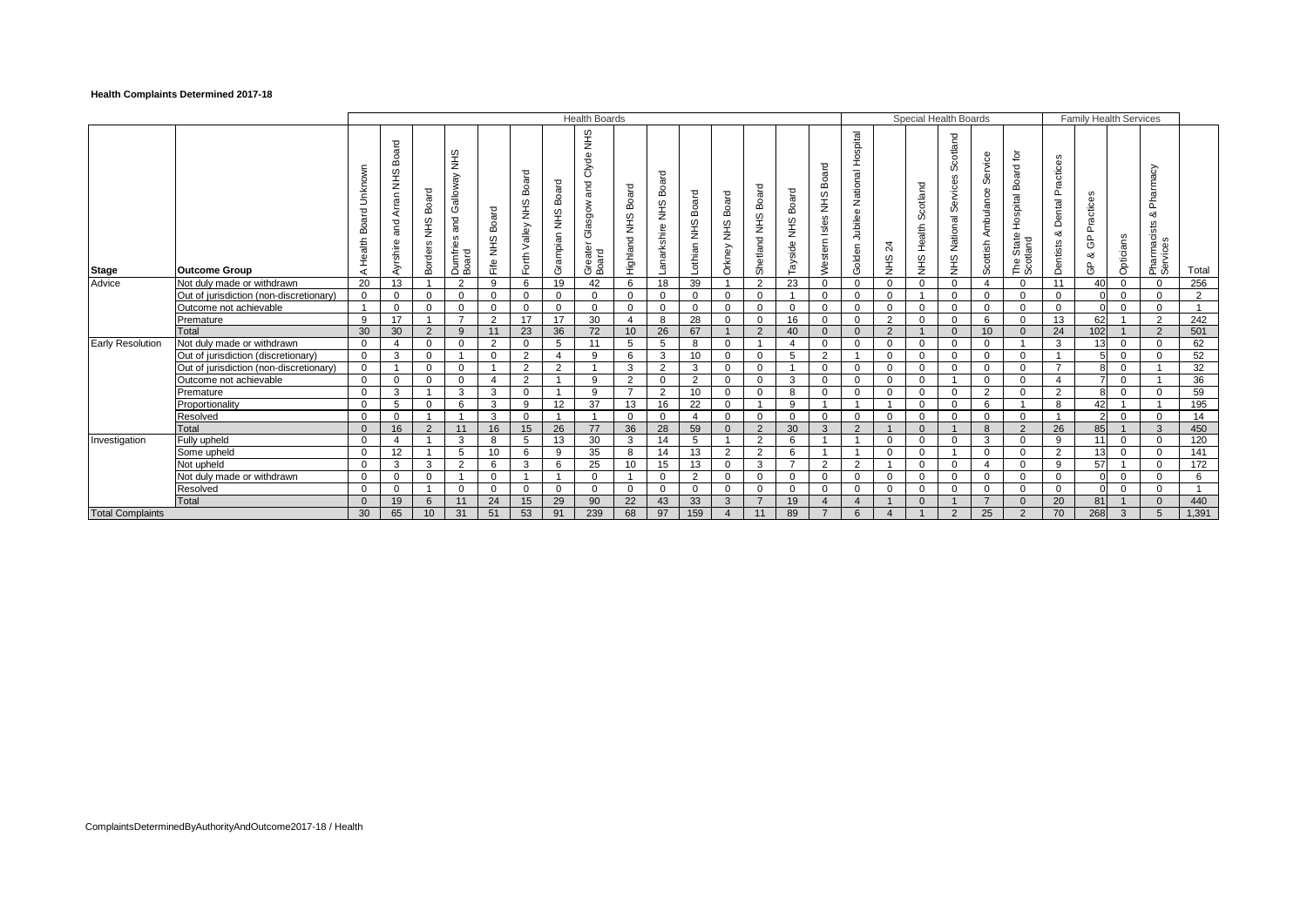### **Joint Health and Social Care Complaints Determined 2017-18**

| <b>Stage</b>            | <b>Outcome Group</b>                    | HSCP<br>City<br>Aberdeen | HSCP<br>Aberdeenshire | HSCP<br>Angus | HSCP<br>Bute<br>and<br>Argyll | Dundee HSCP    | HSCP<br>Lothian<br>ä<br>ш | Renfrewshire HSCP<br>ast<br>ш | ௨<br><b>COLL</b><br>dinburgh<br>ш | alkirk HSCP<br>╙ | HSCP<br>Fife | HSCP<br>City<br>Glasgow | HSCP<br>Inverclyde | HSCP<br>Moray  | HSCP<br>Ayrshire<br>North | <b>HSCP</b><br>Lanarkshire<br>North | HSCP<br>Orkney | HSCP<br>Renfrewshire | HSCP<br>Ayrshire<br>South | Lanarkshire HSCP<br>South | HSCP<br>Lothian<br>West | Total          |
|-------------------------|-----------------------------------------|--------------------------|-----------------------|---------------|-------------------------------|----------------|---------------------------|-------------------------------|-----------------------------------|------------------|--------------|-------------------------|--------------------|----------------|---------------------------|-------------------------------------|----------------|----------------------|---------------------------|---------------------------|-------------------------|----------------|
| Advice                  | Not duly made or withdrawn              | $\Omega$                 |                       | $\Omega$      | $\Omega$                      | $\Omega$       | $\Omega$                  | $\Omega$                      | $\mathbf{0}$                      | $\overline{ }$   | $\Omega$     |                         | $\Omega$           | $\Omega$       | $\Omega$                  | $\mathbf 0$                         | $\mathbf 0$    | $\Omega$             | 0                         | 0                         | $\Omega$                | 2              |
|                         | Premature                               | $\mathbf 0$              | 0                     | $\mathbf 0$   | 0                             | $\mathbf 0$    | $\mathbf 0$               | $\mathbf 0$                   | $\mathbf 0$                       | $\mathbf 0$      | $\Omega$     | 2                       | 0                  | 0              | 0                         | $\mathbf{0}$                        | 0              | $\mathbf 0$          | 0                         | 0                         |                         | 3              |
|                         | <b>Total</b>                            | $\Omega$                 | $\Omega$              | $\Omega$      | $\Omega$                      | $\Omega$       | $\Omega$                  | $\Omega$                      | $\Omega$                          |                  | $\Omega$     | 3                       | $\Omega$           | $\Omega$       | $\Omega$                  | $\overline{0}$                      | $\Omega$       | $\Omega$             | $\Omega$                  | $\Omega$                  |                         | 5              |
| Early Resolution        | Not duly made or withdrawn              | 0                        | 0                     | $\mathbf 0$   |                               | $\mathbf 0$    | $\mathbf 0$               | $\mathbf 0$                   | $\mathbf 0$                       | $\mathbf 0$      | $\Omega$     | $\overline{2}$          | $\Omega$           | $\mathbf 0$    |                           | $\mathbf 0$                         | 0              | $\mathbf 0$          |                           | 0                         | 0                       | 5              |
|                         | Out of jurisdiction (discretionary)     | $\mathbf 0$              | U                     | $\mathbf 0$   | $\mathbf 0$                   |                | $\Omega$                  |                               |                                   | $\mathbf 0$      | $\Omega$     |                         |                    | $\Omega$       |                           | 1                                   | 0              | $\Omega$             | $\Omega$                  | 0                         | 2                       | 9              |
|                         | Out of jurisdiction (non-discretionary) | $\overline{1}$           | $\Omega$              | 0             | $\mathbf 0$                   | $\mathbf 0$    | $\overline{0}$            | $\mathbf 0$                   |                                   | $\mathbf 0$      | 0            | $\overline{4}$          |                    |                | 0                         | $\mathbf 0$                         | 0              | 0                    | 0                         | 0                         | 0                       | 8              |
|                         | Outcome not achievable                  | $\Omega$                 | 0                     | $\Omega$      | 0                             | 0              |                           | $\mathbf 0$                   | $\mathbf 0$                       | $\mathbf 0$      | $\Omega$     | $\Omega$                | $\Omega$           | $\Omega$       |                           | $\mathbf{0}$                        | 0              | $\mathbf 0$          | $\Omega$                  | $\Omega$                  | $\Omega$                | $\overline{2}$ |
|                         | Premature                               | $\overline{2}$           | 0                     | $\mathbf 0$   | $\mathbf 0$                   | $\mathbf 0$    |                           | $\mathbf 0$                   | $\overline{4}$                    | $\mathbf 0$      | $\mathbf 0$  |                         | $\Omega$           | $\Omega$       | 0                         | $\mathbf 0$                         | $\mathbf 0$    | 0                    | 0                         |                           | $\mathbf 0$             | 9              |
|                         | Proportionality                         | 0                        |                       |               | 2                             | $\mathbf 0$    | $\overline{2}$            | $\mathbf 0$                   | 2                                 | $\overline{A}$   | $\Omega$     | 16                      |                    |                | 0                         | $\overline{2}$                      | 1              | 5                    | $\Omega$                  | 3                         | 2                       | 40             |
|                         | Resolved                                |                          |                       | 0             | $\Omega$                      | $\mathbf 0$    | $\mathbf 0$               | $\mathbf 0$                   | 0                                 | $\mathbf 0$      | $\Omega$     | 0                       | $\Omega$           | 0              | 0                         | $\mathbf{0}$                        | 0              | 0                    | 0                         | 0                         | 0                       |                |
|                         | Total                                   | $\overline{4}$           |                       |               | $\mathbf{3}$                  |                | $\boldsymbol{\Delta}$     |                               | 8                                 |                  | $\Omega$     | 24                      | 3                  | $\overline{2}$ | 3                         | 3                                   |                | 5                    |                           | 4                         | $\overline{4}$          | 74             |
| Investigation           | Fully upheld                            | $\mathbf 0$              | 0                     | $\mathbf 0$   | $\mathbf 0$                   | $\mathbf 0$    | $\Omega$                  | $\mathbf 0$                   | $\mathbf{0}$                      | $\mathbf 0$      |              | $\Omega$                |                    | $\Omega$       | 0                         | $\mathbf 0$                         | $\mathbf 0$    |                      | $\Omega$                  | 0                         | 0                       | 3              |
|                         | Not upheld                              | 0                        |                       | $\mathbf 0$   | 0                             | $\mathbf 0$    | $\mathbf 0$               | $\mathbf 0$                   |                                   | $\mathbf 0$      | $\Omega$     |                         | $\Omega$           | $\Omega$       |                           | 0                                   | 0              | 0                    | 0                         | 0                         | 0                       | 3              |
|                         | Resolved                                | 0                        |                       | 0             | $\mathbf 0$                   | 0              | $\mathbf 0$               | $\mathbf 0$                   | 0                                 | $\mathbf 0$      | 0            | 0                       | $\mathbf 0$        | 0              | 0                         | 0                                   | 0              | 0                    | 0                         | $\overline{2}$            | 0                       | $\overline{2}$ |
|                         | Total                                   | $\Omega$                 | $\Omega$              | $\mathbf{0}$  | $\overline{0}$                | $\overline{0}$ | $\mathbf{0}$              | $\mathbf{0}$                  |                                   | $\Omega$         |              | $\overline{1}$          |                    | $\Omega$       |                           | $\mathbf{0}$                        | $\Omega$       |                      | $\Omega$                  | 2                         | $\Omega$                | 8              |
| <b>Total Complaints</b> |                                         | $\overline{4}$           |                       |               | 3                             |                | $\overline{4}$            |                               | 9                                 | 2                |              | 28                      | $\overline{4}$     | 2              | $\overline{4}$            | 3                                   |                | 6                    |                           | 6                         | 5                       | 87             |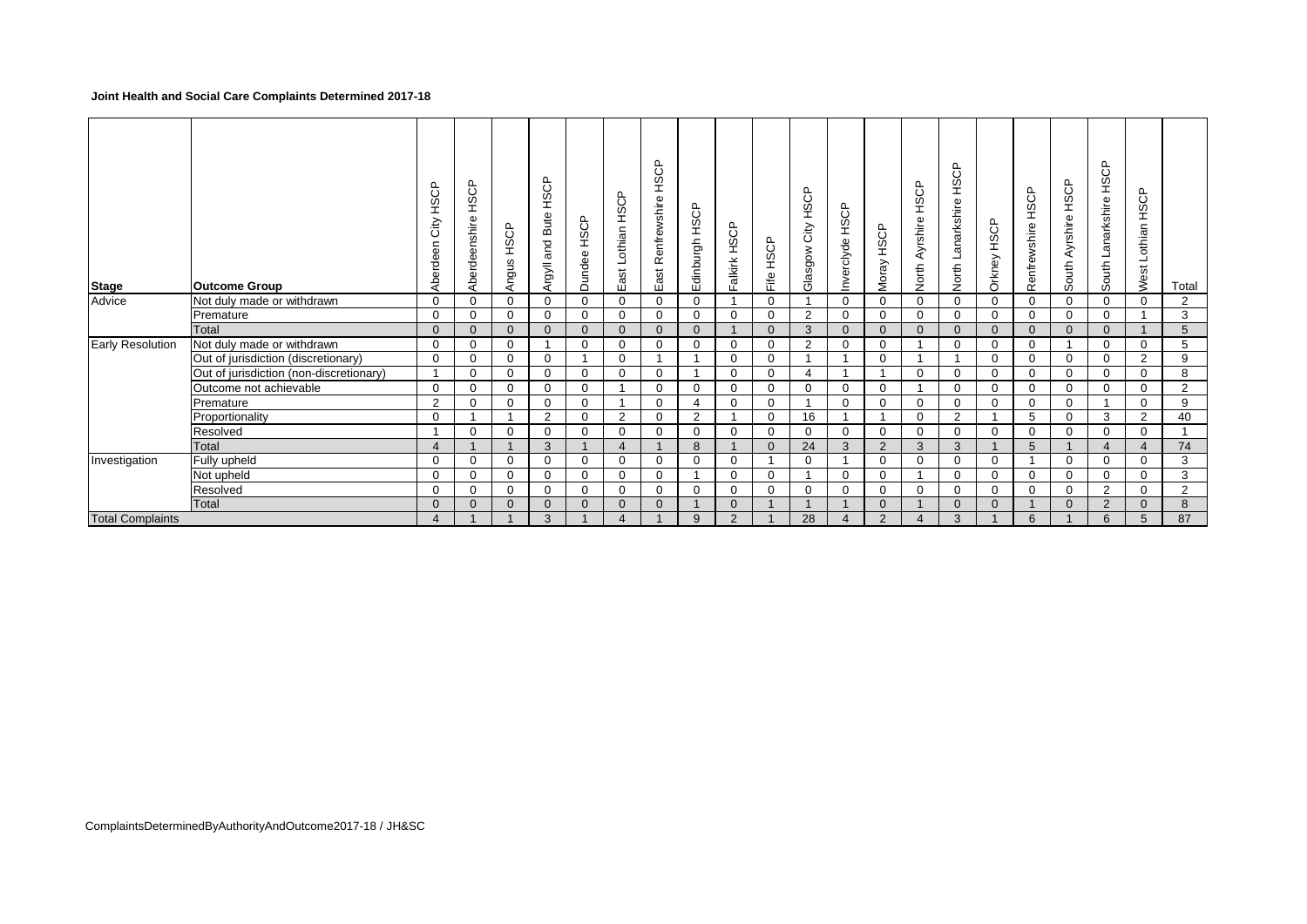### **Housing Association Complaints Determined 2017-18**

| <b>Housing Associations A-E</b> |                                         |                                  |                                      |                              |                                |                                  |                                            |                                |                                |                  |                                   |                                          |                               |                             |                                        |                               |                               |                                    |                                                  |                                       |                                                |                                         |                                |                                 |                                 |                                                       |                                |                                         |                                    |                                   |
|---------------------------------|-----------------------------------------|----------------------------------|--------------------------------------|------------------------------|--------------------------------|----------------------------------|--------------------------------------------|--------------------------------|--------------------------------|------------------|-----------------------------------|------------------------------------------|-------------------------------|-----------------------------|----------------------------------------|-------------------------------|-------------------------------|------------------------------------|--------------------------------------------------|---------------------------------------|------------------------------------------------|-----------------------------------------|--------------------------------|---------------------------------|---------------------------------|-------------------------------------------------------|--------------------------------|-----------------------------------------|------------------------------------|-----------------------------------|
| <b>Stage</b>                    | <b>Outcome Group</b>                    | Association Unknown<br>A Housing | Partnership<br>Aberdeenshire Housing | Society Ltd<br>Albyn Housing | Almond Housing Association Ltd | Association Ltd<br>Angus Housing | Association<br>Community Housing<br>Argyll | Association Ltd<br>Ark Housing | Arklet Housing Association Ltd | Ayrshire Housing | Association Ltd<br>Barony Housing | 꿬<br>Association<br>Berwickshire Housing | Care<br>ಜ<br>Housing<br>Bield | and Care<br>Blackwood Homes | Association Ltd<br>Bridgewater Housing | Cairn Housing Association Ltd | Caledonia Housing Association | Cassiltoun Housing Association Ltd | Association<br>Edinvar Housing<br>Rock<br>Castle | Association Ltd<br>Castlehill Housing | Cathcart and District Housing Association<br>꾁 | Valley Housing Association Ltd<br>Clyde | Clydesdale Housing Association | Copperworks Housing Association | Association Ltd<br>Cube Housing | Partnership<br>Housing<br>Galloway<br>gue<br>Dumfries | Canmore Housing Ltd<br>Dunedin | Association Ltd<br>East Lothian Housing | Ξ<br>Association<br>Eildon Housing | Elderpark Housing Association Ltd |
| Advice                          | Not duly made or withdrawn              | 6                                | $\overline{1}$                       | $\Omega$                     | $\overline{ }$                 | $\mathbf 0$                      | $\overline{4}$                             | $\mathbf 0$                    | $\mathbf 0$                    |                  |                                   | $\Omega$                                 | $\mathcal{L}$                 | 0                           | $\mathbf 0$                            | 3                             | $\overline{A}$                | $\mathbf 0$                        | $\overline{ }$                                   | $\mathbf 0$                           | $\Omega$                                       |                                         | $\mathbf 0$                    | $\Omega$                        | A.                              | $\overline{2}$                                        | 3                              |                                         | $\overline{1}$                     | $\mathbf 0$                       |
|                                 | Out of jurisdiction (discretionary)     | $\mathbf 0$                      | $\Omega$                             | $\Omega$                     | $\mathbf 0$                    | $\mathbf 0$                      | $\mathbf 0$                                | $\Omega$                       | $\mathbf 0$                    | $\mathbf 0$      | $\mathbf 0$                       | $\Omega$                                 | $\Omega$                      | 0                           | $\Omega$                               | $\mathbf 0$                   | $\mathbf 0$                   | $\mathbf 0$                        | $\Omega$                                         | $\mathbf 0$                           | $\Omega$                                       | $\Omega$                                | $\mathbf 0$                    | $\Omega$                        | $\mathbf 0$                     | $\Omega$                                              | $\Omega$                       | $\Omega$                                | $\Omega$                           | $\mathbf 0$                       |
|                                 | Out of jurisdiction (non-discretionary) | $\Omega$                         | $\Omega$                             | $\Omega$                     | $\Omega$                       | $\Omega$                         | $\Omega$                                   | $\Omega$                       | $\Omega$                       | $\Omega$         | $\Omega$                          | $\Omega$                                 | $\Omega$                      | $\Omega$                    | $\Omega$                               | $\Omega$                      | $\Omega$                      | $\Omega$                           | $\Omega$                                         | $\Omega$                              | $\Omega$                                       | $\Omega$                                | $\Omega$                       | $\Omega$                        | $\Omega$                        | $\Omega$                                              | $\Omega$                       | $\Omega$                                | $\Omega$                           | $\Omega$                          |
|                                 | Outcome not achievable                  | $\Omega$                         | $\Omega$                             | $\Omega$                     | $\Omega$                       | $\Omega$                         | $\Omega$                                   | $\Omega$                       | $\Omega$                       | $\Omega$         | $\Omega$                          | $\Omega$                                 | $\Omega$                      | $\Omega$                    | $\Omega$                               | $\Omega$                      | $\Omega$                      | $\Omega$                           | $\Omega$                                         | $\Omega$                              | $\Omega$                                       | $\Omega$                                | $\Omega$                       | $\Omega$                        | $\Omega$                        | $\Omega$                                              | $\Omega$                       | $\Omega$                                | $\Omega$                           | $\Omega$                          |
|                                 | Premature                               | $\mathbf{q}$                     | $\Omega$                             | $\mathcal{P}$                |                                |                                  | $\Omega$                                   | $\Omega$                       |                                | $\Omega$         | $\Omega$                          | $\Omega$                                 | $\Omega$                      | $\Omega$                    | $\mathfrak{p}$                         |                               | $\Omega$                      |                                    | $\overline{2}$                                   |                                       | $\Omega$                                       | $\Omega$                                | $\Omega$                       |                                 | $\overline{2}$                  |                                                       | 3                              | $\Omega$                                | $\Omega$                           | $\Omega$                          |
|                                 | Total                                   | 15                               |                                      | $\mathcal{P}$                | $\mathcal{P}$                  |                                  |                                            | $\Omega$                       |                                |                  |                                   | $\Omega$                                 | $\Omega$                      | $\Omega$                    | $\mathfrak{p}$                         | 4                             |                               |                                    | 3                                                |                                       | $\Omega$                                       |                                         | $\Omega$                       |                                 | 3                               | 3                                                     | 6                              |                                         | $\overline{1}$                     | $\mathbf{0}$                      |
| Early Resolution                | Not duly made or withdrawn              | $\Omega$                         | $\Omega$                             | $\Omega$                     | $\Omega$                       | $\Omega$                         | $\Omega$                                   | $\Omega$                       | $\Omega$                       | $\Omega$         | $\Omega$                          | $\Omega$                                 | $\Omega$                      | $\Omega$                    | $\Omega$                               | $\Omega$                      | $\Omega$                      | $\Omega$                           | $\Omega$                                         | $\Omega$                              | $\Omega$                                       | $\Omega$                                | $\Omega$                       | $\Omega$                        | $\Omega$                        | $\Omega$                                              | $\overline{1}$                 | $\Omega$                                | $\overline{1}$                     | $\Omega$                          |
|                                 | Out of jurisdiction (discretionary)     | 0                                | $\Omega$                             | $\Omega$                     | $\mathbf 0$                    | $\mathbf 0$                      | $\mathbf 0$                                | $\Omega$                       | $\mathbf 0$                    | $\mathbf 0$      | 0                                 | $\mathbf 0$                              | $\Omega$                      | 0                           | $\Omega$                               | 0                             | $\mathbf 0$                   | $\mathbf 0$                        | $\mathbf 0$                                      | $\mathbf 0$                           | $\Omega$                                       | $\Omega$                                | 0                              | $\mathbf 0$                     | $\mathbf 0$                     | $\Omega$                                              | $\Omega$                       | $\Omega$                                | $\mathbf 0$                        | 0                                 |
|                                 | Out of jurisdiction (non-discretionary) | 0                                | $\mathbf 0$                          | $\Omega$                     | $\mathbf 0$                    | $\mathbf 0$                      |                                            | $\mathbf 0$                    | $\mathbf 0$                    | $\mathbf 0$      | 0                                 | $\mathbf 0$                              | $\Omega$                      | 0                           | $\Omega$                               | 0                             | $\mathbf 0$                   | $\mathbf 0$                        | $\overline{2}$                                   |                                       | $\Omega$                                       | $\mathbf 0$                             | 0                              | $\mathbf 0$                     |                                 | $\mathbf 0$                                           | $\mathbf 0$                    | $\Omega$                                | $\mathbf 0$                        | $\mathbf 0$                       |
|                                 | Outcome not achievable                  | 0                                | $\Omega$                             | $\Omega$                     | $\mathbf 0$                    | $\mathbf 0$                      |                                            | $\mathbf 0$                    | $\mathbf 0$                    | $\mathbf 0$      | 0                                 | $\mathbf 0$                              | $\Omega$                      | 0                           | $\circ$                                | 0                             | $\mathbf 0$                   |                                    | $\mathbf 0$                                      | $\mathbf 0$                           | $\Omega$                                       | $\mathbf 0$                             |                                | 0                               | $\mathbf 0$                     | $\mathbf 0$                                           | $\mathbf 0$                    | $\mathbf 0$                             | $\mathbf 0$                        |                                   |
|                                 | Premature                               | $\Omega$                         | $\Omega$                             | $\Omega$                     |                                | $\Omega$                         | $\mathbf 0$                                | $\mathbf 0$                    | $\circ$                        | $\mathbf 0$      | 0                                 | $\mathbf 0$                              | $\Omega$                      | 0                           | $\Omega$                               | $\Omega$                      |                               | $\mathbf 0$                        | $\mathbf 0$                                      | $\mathbf 0$                           | $\Omega$                                       | $\mathbf 0$                             | 0                              | 0                               | $\mathbf 0$                     | $\Omega$                                              | $\Omega$                       | $\Omega$                                | $\mathbf 0$                        |                                   |
|                                 | Proportionality                         | $\Omega$                         | $\Omega$                             | 2                            |                                | $\Omega$                         | $\overline{2}$                             |                                | $\mathbf 0$                    | $\mathbf 0$      | 0                                 | $\mathbf 0$                              |                               |                             | $\Omega$                               |                               |                               | $\mathbf 0$                        | $\overline{2}$                                   | $\overline{2}$                        | $\Omega$                                       | $\mathbf 0$                             |                                | 0                               |                                 | 3                                                     | $\overline{2}$                 | $\mathfrak{p}$                          | 4                                  | $\mathbf 0$                       |
|                                 | Resolved                                | $\Omega$                         | $\mathbf 0$                          | $\Omega$                     | $^{\circ}$                     | $\mathbf 0$                      | $\mathbf 0$                                | $\mathbf 0$                    | $\mathbf 0$                    | $\mathbf 0$      | 0                                 | $\mathbf 0$                              | $\Omega$                      | 0                           | $\Omega$                               | 0                             | $\mathbf 0$                   | $\mathbf 0$                        | $\mathbf 0$                                      | $\mathbf 0$                           | $\Omega$                                       | $\mathbf 0$                             | 0                              | 0                               | $\mathbf 0$                     | $\mathbf 0$                                           | $^{\circ}$                     | $\Omega$                                | $\mathbf 0$                        | $\mathbf 0$                       |
|                                 | Total                                   | $\mathbf{0}$                     | $\mathbf{0}$                         | $\overline{2}$               | $\overline{2}$                 | $\mathbf{0}$                     | $\overline{4}$                             |                                | $\mathbf{0}$                   | $\mathbf{0}$     | $\mathbf{0}$                      | $\mathbf{0}$                             |                               |                             | $\Omega$                               |                               | $\overline{2}$                |                                    | $\overline{4}$                                   | 3                                     | $\Omega$                                       | $\Omega$                                | $\overline{2}$                 | $\mathbf{0}$                    | $\overline{2}$                  | 3                                                     | 3                              | $\overline{\phantom{a}}$                | $\overline{2}$                     | $\overline{2}$                    |
| Investigation                   | Fully upheld                            | $\Omega$                         | $\Omega$                             | $\Omega$                     | $^{\circ}$                     | $\mathbf 0$                      | 0                                          | $\mathbf 0$                    | $\mathbf 0$                    | $\mathbf 0$      | 0                                 | 1                                        | $\Omega$                      | 0                           | $\Omega$                               | 0                             | $\mathbf 0$                   | $\mathbf 0$                        | $^{\circ}$                                       | $\mathbf 0$                           |                                                | $\Omega$                                | 0                              | 0                               | $\mathbf 0$                     | $\Omega$                                              | $\Omega$                       | $\Omega$                                | $\mathbf 0$                        | $\mathbf 0$                       |
|                                 | Some upheld                             | $\Omega$                         | $\mathbf 0$                          | $\Omega$                     | $^{\circ}$                     | $\mathbf 0$                      | $\mathbf 0$                                | $\mathbf 0$                    | $\mathbf 0$                    | $\mathbf 0$      | 0                                 | $^{\circ}$                               | $\Omega$                      | 0                           | $\Omega$                               | 0                             | $\mathbf 0$                   | $\mathbf 0$                        | $\mathbf 0$                                      | $\mathbf 0$                           | $\Omega$                                       | $\mathbf 0$                             | 0                              | 0                               | $\mathbf 0$                     | 4                                                     | $\Omega$                       | $\Omega$                                | $\mathbf 0$                        | $\mathbf 0$                       |
|                                 | Not upheld                              | $\Omega$                         | $\mathbf 0$                          | $\Omega$                     | $^{\circ}$                     | $\mathbf 0$                      |                                            | $\Omega$                       | $\mathbf 0$                    | $\mathbf 0$      | 0                                 | $^{\circ}$                               | $\Omega$                      | 0                           | $\Omega$                               | 0                             |                               | $\mathbf 0$                        | -1                                               | -1                                    | $\Omega$                                       | $\mathbf 0$                             | 0                              | 0                               | $\mathbf 0$                     |                                                       | $\Omega$                       | $\circ$                                 | $\mathbf 0$                        | $\overline{1}$                    |
|                                 | Total                                   | $\mathbf{0}$                     | $\mathbf{0}$                         | $\Omega$                     | $\mathbf 0$                    | $\mathbf{0}$                     |                                            | $\Omega$                       | $\Omega$                       | $\Omega$         | $\mathbf{0}$                      |                                          |                               | $\mathbf{0}$                | $\Omega$                               | $\Omega$                      |                               | $\mathbf{0}$                       |                                                  |                                       |                                                | $\Omega$                                | $\mathbf{0}$                   | $\mathbf{0}$                    | $\mathbf{0}$                    | $\mathfrak{p}$                                        | $\mathbf 0$                    | $\Omega$                                | $\mathbf{0}$                       |                                   |
| <b>Total Complaints</b>         |                                         | 15                               | $\mathbf{1}$                         | $\Delta$                     | $\overline{4}$                 |                                  | 6                                          |                                |                                |                  |                                   |                                          | $\mathbf{z}$                  |                             | $\mathcal{P}$                          | 5                             | $\Delta$                      | $\mathfrak{p}$                     | $\mathbf{8}$                                     | $5\overline{5}$                       |                                                |                                         | $\mathfrak{D}$                 |                                 | 5                               | 8                                                     | $\mathbf{q}$                   | $\mathbf{R}$                            | 3                                  | $\mathbf{3}$                      |

**Housing Associations F-N**

| <b>Stage</b>            | <b>Outcome Group</b>                    | 꾴<br>operative<br>Ò<br>Ō<br>Housing<br>Fairfield | Ξ<br>Association<br>Housing<br>Fife | operative Ltd<br>රි<br>Housing<br>Forgewood | E<br>Association<br>Forth Housing | Homes<br>Fyne  | Association<br>Housing<br>Glasgow | В<br>Association<br>West Housing<br>Glasgow | Ξ<br>Association<br>Housing<br>Oaks<br>Glen | В<br>Association<br>Housing<br>Govan | Ľd<br>Association<br>Grampian Housing | ਥ<br>Association<br>Housing<br>Scotland)<br>÷<br>Hanover | E<br>Hebridean Housing Partnership | Association<br>Hillcrest Housing | 2000<br>Association<br>Hillhead Housing | cotland<br>ŏ<br>+ome | Partnership<br>Housing F<br>for Life<br><b>Homes</b> | Association Ltd<br>Housing<br><b>Horizon</b> | Ľd<br>Association<br>Housing<br>Invine | Association Ltd<br>Housing<br>Kingdom | Association Ltd<br>Housing<br>knowes | Association Ltd<br>angstane Housing | В<br>Group<br>Ĭm, | Association Ltd<br>Housing<br>首 | g<br>Ě         | Housing Association Ltd<br>instone | Association Ltd<br>oreburn Housing | E<br>Association<br>Vlaryhill Housing | Association Ltd<br>Housing<br>Melville | Ξ<br>Association<br>Gorbals Housing<br>New | North Glasgow Housing Association Ltd |
|-------------------------|-----------------------------------------|--------------------------------------------------|-------------------------------------|---------------------------------------------|-----------------------------------|----------------|-----------------------------------|---------------------------------------------|---------------------------------------------|--------------------------------------|---------------------------------------|----------------------------------------------------------|------------------------------------|----------------------------------|-----------------------------------------|----------------------|------------------------------------------------------|----------------------------------------------|----------------------------------------|---------------------------------------|--------------------------------------|-------------------------------------|-------------------|---------------------------------|----------------|------------------------------------|------------------------------------|---------------------------------------|----------------------------------------|--------------------------------------------|---------------------------------------|
| Advice                  | Not duly made or withdrawn              | $\mathsf 0$                                      | 1                                   | $\mathbf 0$                                 |                                   | $^{\circ}$     | 10                                | $^{\circ}$                                  | $\mathbf 0$                                 | $\mathbf 0$                          | $\bf{0}$                              | $\overline{2}$                                           | $\mathbf 0$                        | $\overline{2}$                   | $\mathbf 0$                             | $\overline{4}$       | $^{\circ}$                                           |                                              | $\mathbf 0$                            | $\overline{1}$                        |                                      | $\mathbf 0$                         | $^{\circ}$        | $\mathsf 0$                     | $\mathbf 0$    | $\mathbf 0$                        | $\mathbf 0$                        |                                       | $\mathbf{1}$                           | $\mathbf 0$                                | $\mathbf{1}$                          |
|                         | Out of jurisdiction (discretionary)     | $\mathbf{0}$                                     | $^{\circ}$                          | $\mathbf 0$                                 | $\mathbf 0$                       | $^{\circ}$     |                                   | $\mathbf 0$                                 | $\mathbf 0$                                 | $^{\circ}$                           | $\mathbf 0$                           | $\mathbf 0$                                              | $^{\circ}$                         | $\mathbf 0$                      | $\mathbf 0$                             | $\Omega$             | $\mathbf 0$                                          | $\mathbf 0$                                  | $\mathbf 0$                            | $\mathbf 0$                           | $^{\circ}$                           | 0                                   | $^{\circ}$        | $\mathbf 0$                     |                | $\mathbf{0}$                       | $\mathbf 0$                        | 0                                     | $\mathbf{0}$                           | 0                                          | $\mathbf{0}$                          |
|                         | Out of jurisdiction (non-discretionary  | $\overline{0}$                                   | $^{\circ}$                          | $\mathbf 0$                                 | $\mathbf 0$                       | $\Omega$       | $\Omega$                          | $\mathbf 0$                                 | $\Omega$                                    | $^{\circ}$                           | $\mathbf 0$                           | $\mathbf 0$                                              | $\mathbf 0$                        | $\mathbf 0$                      | $\Omega$                                | $\Omega$             | $\mathbf 0$                                          | $\mathbf 0$                                  | $^{\circ}$                             | $\mathbf 0$                           | $\mathbf 0$                          | 0                                   | $\mathbf 0$       | $\Omega$                        | $\Omega$       | $^{\circ}$                         | $\mathbf 0$                        | $\mathbf 0$                           | 0                                      | $\mathbf 0$                                | $\mathbf 0$                           |
|                         | Outcome not achievable                  | 0                                                | $^{\circ}$                          | $\mathbf 0$                                 | $\mathbf 0$                       | $\Omega$       | $\Omega$                          | $\mathbf 0$                                 | $\Omega$                                    | $^{\circ}$                           | $^{\circ}$                            | $\mathbf 0$                                              | $\mathbf 0$                        | $\mathbf 0$                      | $\Omega$                                | $\Omega$             | $\Omega$                                             | $\mathbf 0$                                  | $^{\circ}$                             | $\mathbf 0$                           | $\circ$                              | 0                                   | $\mathbf 0$       | $\Omega$                        | $\Omega$       | $\mathbf 0$                        | $\mathbf 0$                        | $\mathbf 0$                           | 0                                      | $\mathbf 0$                                | $\mathbf 0$                           |
|                         | Premature                               |                                                  |                                     | $\mathbf 0$                                 | $\mathbf 0$                       | $^{\circ}$     | 14                                | $\mathbf 0$                                 | $\Omega$                                    |                                      | $\overline{2}$                        | $\mathbf 0$                                              |                                    | 3                                | 0                                       | 5                    |                                                      |                                              | $^{\circ}$                             | $\mathbf 0$                           | $^{\circ}$                           | 0                                   |                   | 3                               |                |                                    | $\mathbf 0$                        |                                       | $\mathbf 0$                            | $\mathbf 0$                                | $\mathbf 0$                           |
|                         | Total                                   |                                                  | $\mathfrak{p}$                      | $\Omega$                                    | $\mathbf{1}$                      | $\mathbf{0}$   | 25                                | $\mathbf{0}$                                | $\mathbf{0}$                                |                                      | $\overline{2}$                        | $\overline{2}$                                           |                                    | 5                                | $\mathbf{0}$                            | $\mathbf{q}$         |                                                      | $\mathfrak{p}$                               | $\mathbf{0}$                           | $\overline{1}$                        | $\overline{1}$                       | $\mathbf{0}$                        |                   | 3                               | $\mathfrak{p}$ | $\overline{1}$                     | $\mathbf{0}$                       | $\overline{2}$                        | 1                                      | $\Omega$                                   | $\mathbf{1}$                          |
| Early Resolution        | Not duly made or withdrawn              | 0                                                | $\Omega$                            | $\mathbf 0$                                 | $\Omega$                          | $\Omega$       |                                   | $\Omega$                                    | $\Omega$                                    | $^{\circ}$                           | $\mathbf 0$                           | $\Omega$                                                 | $\mathbf 0$                        | $\Omega$                         | $\Omega$                                | $\Omega$             | $\Omega$                                             | $\mathbf 0$                                  | $\mathbf 0$                            | $\mathbf 0$                           | $\Omega$                             | $\Omega$                            | $\Omega$          | $\Omega$                        | $\Omega$       | $^{\circ}$                         | $\mathbf 0$                        | $\Omega$                              | 0                                      | $\mathbf 0$                                | $\mathbf 0$                           |
|                         | Out of jurisdiction (discretionary)     | $^{\circ}$                                       | $\Omega$                            |                                             | $\Omega$                          | $\Omega$       | $\mathcal{L}$                     | $\Omega$                                    | $\Omega$                                    | $^{\circ}$                           | $\mathbf 0$                           | $\mathbf 0$                                              | $\mathbf 0$                        |                                  | $\Omega$                                | $\mathcal{L}$        | $\Omega$                                             | $\mathbf 0$                                  | $\mathbf 0$                            | $\mathbf 0$                           | $\Omega$                             | $\Omega$                            |                   | $\Omega$                        | $\Omega$       | $\mathbf 0$                        | $\mathbf 0$                        | $\Omega$                              | 0                                      | $\mathbf 0$                                | $\mathbf 0$                           |
|                         | Out of jurisdiction (non-discretionary) | $\Omega$                                         |                                     | $\Omega$                                    | $\Omega$                          | $\Omega$       |                                   | $\Omega$                                    | n                                           | $\Omega$                             | $\Omega$                              | $\Omega$                                                 | $\Omega$                           |                                  | ŋ                                       |                      | $\Omega$                                             | $\Omega$                                     | $\Omega$                               | $\Omega$                              | $\Omega$                             | $\Omega$                            |                   |                                 | $\Omega$       | $\Omega$                           | $\Omega$                           | $\Omega$                              | $\Omega$                               | $\Omega$                                   | $\Omega$                              |
|                         | Outcome not achievable                  | 0                                                | $\Omega$                            | $\mathbf 0$                                 | $\Omega$                          | $\Omega$       | Δ                                 | $\Omega$                                    |                                             | $\mathbf 0$                          | $\Omega$                              | $\Omega$                                                 |                                    | $\mathbf 0$                      | O                                       |                      | $\Omega$                                             | $\Omega$                                     | $\mathbf 0$                            | $\mathbf 0$                           | $\Omega$                             | 0                                   | $\Omega$          | C                               | $\Omega$       | $\mathbf 0$                        | $\mathbf 0$                        | $\mathbf 0$                           | $\mathbf 0$                            | $\mathbf 0$                                | $\mathbf 0$                           |
|                         | Premature                               | $\Omega$                                         | $\Omega$                            | $\mathbf 0$                                 | $\Omega$                          | $\Omega$       |                                   | $\Omega$                                    |                                             | $^{\circ}$                           | $\mathbf 0$                           | $\Omega$                                                 | $\Omega$                           | $\mathbf 0$                      | ŋ                                       | $\Omega$             | $\Omega$                                             | $\Omega$                                     | $\Omega$                               | $\mathbf{1}$                          | $\Omega$                             | $\Omega$                            | $\Omega$          | $\Omega$                        | $\Omega$       | $\mathbf 0$                        | $\Omega$                           | $\Omega$                              | 1                                      |                                            | $\Omega$                              |
|                         | Proportionality                         | $\Omega$                                         | $\Omega$                            | $\Omega$                                    |                                   |                | 5                                 |                                             |                                             | $\Omega$                             | $\Omega$                              |                                                          |                                    | 3                                | $\mathcal{P}$                           | 3                    | $\Omega$                                             |                                              | $\overline{ }$                         | $\Omega$                              | $\Omega$                             | $\Omega$                            |                   |                                 | $\Omega$       | $\Omega$                           |                                    |                                       |                                        | $\Omega$                                   | $\sim$                                |
|                         | Resolved                                | $\Omega$                                         | $\Omega$                            | $\Omega$                                    | $\Omega$                          | $\Omega$       | $\Omega$                          | $\Omega$                                    | $\Omega$                                    | $\Omega$                             | $\overline{1}$                        | $\Omega$                                                 | $\mathbf 0$                        | $\mathbf 0$                      | $\mathbf 0$                             | $\mathcal{P}$        | $\Omega$                                             | $\Omega$                                     | $\Omega$                               | $^{\circ}$                            | $\Omega$                             | -1                                  |                   | $\Omega$                        | $\Omega$       | $^{\circ}$                         | $\Omega$                           | $\Omega$                              | $\mathbf{0}$                           | $\Omega$                                   | $\mathbf{0}$                          |
|                         | Total                                   | $\Omega$                                         |                                     |                                             |                                   | $\mathbf{1}$   | 17                                |                                             |                                             | $\Omega$                             | $\overline{1}$                        | $\mathbf{1}$                                             | $\mathfrak{D}$                     | 5                                | $\mathfrak{p}$                          |                      | $\Omega$                                             |                                              | $\overline{\mathbf{1}}$                | $\mathbf{1}$                          | $\Omega$                             |                                     | $\mathbf{3}$      | $\mathfrak{D}$                  | $\Omega$       | $\mathbf{0}$                       | $\mathbf{1}$                       |                                       | $\mathfrak{p}$                         |                                            | $\mathbf{1}$                          |
| Investigation           | Fully upheld                            | 0                                                | $^{\circ}$                          | $\mathbf 0$                                 | $\mathbf 0$                       | -1             |                                   | $\mathbf 0$                                 | $\mathbf 0$                                 | $^{\circ}$                           | $\mathbf 0$                           | $\mathbf 0$                                              | $\mathbf 0$                        | $\mathbf 0$                      | $\Omega$                                | $\Omega$             | $\mathbf 0$                                          | $\mathbf 0$                                  | $\mathbf 0$                            | $\mathbf 0$                           | $^{\circ}$                           | 0                                   | $\mathbf 0$       | $\Omega$                        | $\mathbf 0$    | $^{\circ}$                         | $\mathbf 0$                        |                                       | 0                                      | $\mathbf 0$                                | $\mathbf{0}$                          |
|                         | Some upheld                             | 0                                                | $^{\circ}$                          | $\mathbf 0$                                 | $\mathbf 0$                       | $\Omega$       | $\overline{2}$                    | $\mathbf 0$                                 | $\Omega$                                    | $^{\circ}$                           | $\mathbf 0$                           | $\mathbf 0$                                              | $\mathbf 0$                        | $\mathbf 0$                      | $^{\circ}$                              | $\Omega$             | $\Omega$                                             | $\mathbf 0$                                  | $^{\circ}$                             | $\mathbf 0$                           | $^{\circ}$                           | 0                                   | $\mathbf 0$       | $\Omega$                        | $\circ$        | $^{\circ}$                         | $\mathbf 0$                        | $\mathbf 0$                           | 0                                      | $\mathbf 0$                                | $\mathbf 0$                           |
|                         | Not upheld                              | 0                                                | $\Omega$                            | $\mathbf 0$                                 | $\mathbf 0$                       | $\Omega$       | $\Omega$                          | $\mathbf 0$                                 | $\Omega$                                    | $^{\circ}$                           | $^{\circ}$                            | $\mathbf 0$                                              | $\mathbf 0$                        | $\mathbf 0$                      | $\Omega$                                | $\Omega$             | $\circ$                                              | $\mathbf 0$                                  |                                        | $\mathbf 0$                           | $\circ$                              | 0                                   | $\mathbf 0$       | $\Omega$                        | $\circ$        | $^{\circ}$                         | $\mathbf 0$                        | $\mathbf 0$                           | $\overline{2}$                         | $\mathbf 0$                                | $\mathbf 0$                           |
|                         | Total                                   | $\mathbf{0}$                                     | $\mathbf{0}$                        | $\Omega$                                    | $\mathbf{0}$                      | $\mathbf{1}$   | 3                                 | $\mathbf{0}$                                | $\mathbf{0}$                                | $\overline{0}$                       | $\mathbf{0}$                          | $\mathbf{0}$                                             | $\mathbf{0}$                       | $\mathbf{0}$                     | $\mathbf 0$                             | $\Omega$             | $\Omega$                                             | $\mathbf{0}$                                 |                                        | $\mathbf{0}$                          | $\Omega$                             | $\mathbf{0}$                        | $\circ$           | $\mathbf{0}$                    | $\Omega$       | $\mathbf{0}$                       | $\mathbf{0}$                       |                                       | $\overline{2}$                         | $\mathbf{0}$                               | $\mathbf{0}$                          |
| <b>Total Complaints</b> |                                         |                                                  | 3                                   |                                             | $\mathfrak{D}$                    | $\mathfrak{p}$ | 45                                |                                             |                                             |                                      | $\mathbf{3}$                          | 3                                                        | 3                                  | 10                               | $\mathfrak{p}$                          | 16                   |                                                      | 3                                            | $\mathfrak{p}$                         | $\mathfrak{p}$                        |                                      |                                     | $\overline{4}$    | $\overline{5}$                  | $\mathcal{P}$  |                                    |                                    | Δ                                     | $5^{\circ}$                            |                                            | $\overline{2}$                        |

 $\overline{\mathbf{r}}$  $\overline{\phantom{a}}$ 

## **Housing Associations O-Z**

| <b>Housing Associations O-Z</b> |                                         |                                           |                                                  |                                            |                                     |                                     |                                    |                                                       |                                  |                                           |                                            |                         |                                                  |                          |                                                |                                   |                                  |                                              |                |                                    |                                  |                                      |                     |                                                |                                              |                                           |                                                     |                                                                        |                                            |                                                          |                                  |                                         |                |
|---------------------------------|-----------------------------------------|-------------------------------------------|--------------------------------------------------|--------------------------------------------|-------------------------------------|-------------------------------------|------------------------------------|-------------------------------------------------------|----------------------------------|-------------------------------------------|--------------------------------------------|-------------------------|--------------------------------------------------|--------------------------|------------------------------------------------|-----------------------------------|----------------------------------|----------------------------------------------|----------------|------------------------------------|----------------------------------|--------------------------------------|---------------------|------------------------------------------------|----------------------------------------------|-------------------------------------------|-----------------------------------------------------|------------------------------------------------------------------------|--------------------------------------------|----------------------------------------------------------|----------------------------------|-----------------------------------------|----------------|
| <b>Stage</b>                    | <b>Outcome Group</b>                    | Association Ltd<br>Housing<br>Tree<br>Oak | Ξ<br>Association<br>Housing<br><b>Ochil View</b> | E<br>Association<br>Housing<br>Valley<br>് | Ξ<br>Association<br>Paragon Housing | Association Ltd<br>Parkhead Housing | Association Ltd<br>Partick Housing | Ξ<br>Association<br>Housing<br>Leith<br>৳<br><b>S</b> | Housing<br>Community<br>Prospect | Association Limited<br>Provanhall Housing | Association Ltd<br>Cross Housing<br>Queens | Homes<br>Clyde<br>River | Housing Association<br>Sanctuary (Scotland)<br>E | Cumbernauld<br>Sanctuary | Association Ltd<br>Borders Housing<br>Scottish | Ξ<br>Association<br>Shire Housing | Association<br>Southside Housing | Ξ<br>Association<br>Housing<br>View<br>Spire | Thenue Housing | Association Ltd<br>Thistle Housing | Association Ltd<br>Trust Housing | Association Ltd<br>Viewpoint Housing | Housing<br>Naverley | Association Ltd<br>Housing<br><b>Nellhouse</b> | 꾴<br>Association<br>Highland Housing<br>Nest | Partnership<br>Housing<br>Lothian<br>West | Association Ltd<br>Housing<br>Scotland<br>đ<br>Nest | Housing<br>Whiteinch and Scotstoun<br>$\mathbf{H}$<br>ciation<br>Assor | Association Ltd<br>Housing<br>Miliamsburgh | Association<br>Housing<br>District<br>and<br>Wishaw<br>욕 | Association Ltd<br>roker Housing | Ε<br>Association<br>Housing<br>Yorkhill | Total          |
| Advice                          | Not duly made or withdrawn              | $\overline{2}$                            |                                                  | $\Omega$                                   |                                     |                                     | $\Omega$                           | $\Omega$                                              | $\Omega$                         | $\Omega$                                  | $\mathfrak{p}$                             | 3                       |                                                  | $\mathfrak{p}$           | $\mathbf{R}$                                   | $\Omega$                          | $\Omega$                         | $\Omega$                                     | $\Omega$       | 1                                  |                                  |                                      | $\Omega$            |                                                |                                              | $\Omega$                                  | $\Omega$                                            |                                                                        | $\mathbf{0}$                               | $\Omega$                                                 | $\Omega$                         | $\Omega$                                | 75             |
|                                 | Out of jurisdiction (discretionary)     | $\Omega$                                  | $\Omega$                                         | $\Omega$                                   |                                     |                                     | $\Omega$                           | n                                                     | $\Omega$                         |                                           | $\Omega$                                   | $\Omega$                |                                                  | $\Omega$                 | $\Omega$                                       | $\Omega$                          | $\Omega$                         | $\Omega$                                     | $\Omega$       | $\Omega$                           | $\Omega$                         | $\Omega$                             | $\Omega$            | $\Omega$                                       | $\Omega$                                     | $\Omega$                                  | $\Omega$                                            | $\Omega$                                                               | $\Omega$                                   | $\Omega$                                                 | $\Omega$                         | $\Omega$                                | $\overline{2}$ |
|                                 | Out of jurisdiction (non-discretionary) | $\circ$                                   | $\Omega$                                         | $\Omega$                                   |                                     |                                     | $\Omega$                           |                                                       |                                  |                                           | O                                          | $\Omega$                |                                                  | $\Omega$                 |                                                | $\Omega$                          | $\Omega$                         | $\Omega$                                     |                | $\Omega$                           |                                  | $\Omega$                             | $\Omega$            | $\Omega$                                       | $\Omega$                                     | $\Omega$                                  | $\Omega$                                            | $\Omega$                                                               | $\mathbf 0$                                |                                                          | $\Omega$                         | $\Omega$                                | $\overline{2}$ |
|                                 | Outcome not achievable                  | $\mathbf 0$                               | $\mathbf 0$                                      | $\Omega$                                   | $\Omega$                            | $\Omega$                            | $\mathbf 0$                        | 0                                                     | $\mathbf 0$                      | $\Omega$                                  | $\Omega$                                   | $\mathbf 0$             |                                                  | $^{\circ}$               | $\Omega$                                       | $\mathbf 0$                       | $\Omega$                         | $\Omega$                                     | $\Omega$       | $^{\circ}$                         | $\mathbf 0$                      | $\Omega$                             | $\mathbf 0$         | $\mathbf 0$                                    | $\mathbf 0$                                  | $^{\circ}$                                | $\mathbf 0$                                         | $\mathbf 0$                                                            | $\mathbf{0}$                               | $\Omega$                                                 | $\mathbf 0$                      | $\mathbf 0$                             | $\overline{1}$ |
|                                 | Premature                               | $\overline{0}$                            | $\Omega$                                         | $^{\circ}$                                 | $\Omega$                            | $\Omega$                            | $\mathbf 0$                        | $\Omega$                                              | $\mathbf 0$                      | $\Omega$                                  | $\overline{2}$                             | $\mathbf 0$             | 8                                                | $^{\circ}$               |                                                | $^{\circ}$                        |                                  |                                              | $\overline{2}$ | 3                                  |                                  | $\overline{2}$                       | -1                  | $\Omega$                                       | $\Omega$                                     |                                           | $\mathbf 0$                                         |                                                                        | $\overline{0}$                             |                                                          | $\mathbf 0$                      | $\overline{0}$                          | 93             |
|                                 | Total                                   | $\overline{2}$                            |                                                  | $\Omega$                                   |                                     |                                     | $\mathbf{0}$                       | $\Omega$                                              |                                  | $\Omega$                                  | $\overline{4}$                             | 3                       | 10                                               | $\overline{2}$           |                                                | $\Omega$                          |                                  |                                              | $\overline{2}$ | $\overline{4}$                     | 3                                | 3                                    |                     |                                                |                                              |                                           | $\mathbf{0}$                                        | $\mathfrak{p}$                                                         | $\mathbf{0}$                               |                                                          | $0$ 0                            |                                         | 173            |
| <b>Early Resolution</b>         | Not duly made or withdrawn              | $\overline{0}$                            | $\Omega$                                         | $\mathbf 0$                                | $\Omega$                            | $\Omega$                            | $^{\circ}$                         | 0                                                     | $\mathbf 0$                      | $\mathbf 0$                               | $\mathbf 0$                                | $\overline{1}$          | $\Omega$                                         | $\overline{0}$           | $\Omega$                                       | $\mathbf 0$                       | $^{\circ}$                       | $\mathbf 0$                                  | $\Omega$       | $\mathbf{0}$                       | $\overline{0}$                   |                                      | $\mathbf 0$         | $^{\circ}$                                     | $\mathbf 0$                                  | $^{\circ}$                                | $\mathbf 0$                                         | $\mathbf 0$                                                            | $\mathbf{0}$                               | $\Omega$                                                 | $\overline{0}$                   | $\overline{0}$                          | $-5$           |
|                                 | Out of jurisdiction (discretionary)     | $\overline{1}$                            | $^{\circ}$                                       | $^{\circ}$                                 | $\Omega$                            | $^{\circ}$                          | $^{\circ}$                         | 0                                                     | $\mathbf 0$                      | $\mathbf 0$                               | $^{\circ}$                                 | $^{\circ}$              | $^{\circ}$                                       | $^{\circ}$               | $^{\circ}$                                     | $\mathbf 0$                       | $^{\circ}$                       | $\mathbf 0$                                  | $\Omega$       | $^{\circ}$                         | $^{\circ}$                       | $^{\circ}$                           | $^{\circ}$          | $^{\circ}$                                     | $\mathbf 0$                                  | $^{\circ}$                                | $\mathbf 0$                                         | $\mathbf 0$                                                            | $\overline{1}$                             | $\mathbf 0$                                              | $\mathbf 0$                      | $\mathbf 0$                             | $\overline{9}$ |
|                                 | Out of jurisdiction (non-discretionary) | $\mathbf{0}$                              |                                                  | $^{\circ}$                                 | $\Omega$                            | $\Omega$                            | $\mathbf 0$                        | 0                                                     | $\mathbf 0$                      | 0                                         | $\mathbf 0$                                | $\mathbf 0$             |                                                  | $^{\circ}$               | $\Omega$                                       | $\mathbf 0$                       |                                  | $\mathbf 0$                                  | $\Omega$       | $\circ$                            | $^{\circ}$                       | $\Omega$                             | $\mathbf 0$         | $\mathbf 0$                                    | $\mathbf 0$                                  | $^{\circ}$                                | $\mathbf 0$                                         | $\mathbf 0$                                                            | $\mathbf{0}$                               | $\Omega$                                                 |                                  | $\mathbf 0$                             | 16             |
|                                 | Outcome not achievable                  | $\mathbf{0}$                              | $\Omega$                                         |                                            | $\Omega$                            | $\Omega$                            |                                    | 0                                                     | $\mathbf 0$                      | $\Omega$                                  |                                            | $\overline{4}$          |                                                  | $^{\circ}$               | $\Omega$                                       | $^{\circ}$                        | $\mathbf 0$                      | $\mathbf 0$                                  | $\Omega$       | $\mathbf{0}$                       | $^{\circ}$                       |                                      |                     | $^{\circ}$                                     | $\mathbf 0$                                  | $\mathbf 0$                               | $\mathbf 0$                                         | $\mathbf 0$                                                            | $\mathbf{0}$                               | $\Omega$                                                 | $\mathbf 0$                      | $\overline{0}$                          | 19             |
|                                 | Premature                               | $\mathbf{0}$                              | $\Omega$                                         | $\Omega$                                   | $\Omega$                            | $\Omega$                            |                                    | $\Omega$                                              | $^{\circ}$                       | $\Omega$                                  | $\Omega$                                   | $\mathbf 0$             | $\Omega$                                         | $^{\circ}$               |                                                | $^{\circ}$                        | $\Omega$                         | $\Omega$                                     | $\Omega$       | $^{\circ}$                         | $^{\circ}$                       | $\Omega$                             | $\mathbf 0$         | $^{\circ}$                                     | $\mathbf 0$                                  | $^{\circ}$                                | $\circ$                                             | $^{\circ}$                                                             | $\mathbf{0}$                               | $\Omega$                                                 | $^{\circ}$                       | $\mathbf 0$                             | $_{9}$         |
|                                 | Proportionality                         | $\mathbf{1}$                              |                                                  | $\Omega$                                   | $\Delta$                            | $^{\circ}$                          | $\Omega$                           | $\overline{2}$                                        | $^{\circ}$                       | $\overline{2}$                            | $\overline{2}$                             |                         | $\Delta$                                         | $^{\circ}$               |                                                |                                   | $\mathbf 0$                      | 0                                            | $\Omega$       | $^{\circ}$                         | $^{\circ}$                       |                                      | $\mathbf 0$         | $^{\circ}$                                     | $\mathbf 0$                                  | $^{\circ}$                                | $\overline{1}$                                      | $\overline{2}$                                                         | $\mathbf 0$                                | $\Omega$                                                 | $^{\circ}$                       | $\overline{1}$                          | 75             |
|                                 | Resolved                                | $\mathbf{0}$                              | $\Omega$                                         | $\Omega$                                   | $\Omega$                            | $\Omega$                            | $\Omega$                           | 0                                                     | $^{\circ}$                       | $\Omega$                                  | $\mathbf 0$                                | $^{\circ}$              |                                                  | $^{\circ}$               | $\Omega$                                       | $^{\circ}$                        | $\Omega$                         | 0                                            | $\Omega$       | $^{\circ}$                         | $^{\circ}$                       | $\Omega$                             | $\mathbf 0$         | $^{\circ}$                                     | $\mathbf 0$                                  | $^{\circ}$                                | $^{\circ}$                                          | $\mathbf 0$                                                            | $\mathbf{0}$                               | $\Omega$                                                 | $\mathbf 0$                      | $\circ$                                 | 6              |
|                                 | Total                                   | $\mathcal{L}$                             | $\Omega$                                         |                                            |                                     |                                     | $\mathcal{L}$                      | $\Delta$                                              | $\Omega$                         | $\mathcal{L}$                             | $\mathbf{R}$                               | $\hat{p}$               |                                                  | $\Omega$                 |                                                |                                   |                                  |                                              |                | $\Omega$                           | $\Omega$                         | $\mathbf{3}$                         |                     | $\Omega$                                       | $\Omega$                                     | $\Omega$                                  |                                                     | $\mathfrak{D}$                                                         | $\overline{1}$                             |                                                          |                                  |                                         | 139            |
| Investigation                   | Fully upheld                            | $\Omega$                                  | $\Omega$                                         |                                            |                                     | n                                   | $\Omega$                           | O                                                     | $\Omega$                         | $\Omega$                                  | $\Omega$                                   | $\Omega$                |                                                  | $\Omega$                 |                                                | $\Omega$                          | $\Omega$                         | $\Omega$                                     | $\Omega$       | $\Omega$                           | $\Omega$                         | $\Omega$                             | $\Omega$            | $\Omega$                                       | $\Omega$                                     | $\Omega$                                  | $\Omega$                                            | $\Omega$                                                               | $^{\circ}$                                 | $\Omega$                                                 | $\Omega$                         | $\Omega$                                | 6              |
|                                 | Some upheld                             | $\Omega$                                  | $\Omega$                                         | $\Omega$                                   |                                     | $\Omega$                            | $\Omega$                           | O                                                     | $\Omega$                         | $\Omega$                                  |                                            | $\Omega$                |                                                  | $^{\circ}$               |                                                | $\Omega$                          | $\Omega$                         | $\Omega$                                     | $\Omega$       | $\overline{1}$                     | $\Omega$                         | $\Omega$                             | $\Omega$            | $\Omega$                                       | $\Omega$                                     | $\Omega$                                  | $\Omega$                                            | $\Omega$                                                               | $^{\circ}$                                 |                                                          | $\Omega$                         | $\overline{1}$                          | 6              |
|                                 | Not upheld                              | $\mathbf{0}$                              | $\Omega$                                         | $\Omega$                                   |                                     | $\Omega$                            | $\Omega$                           | O                                                     | $\Omega$                         | $\Omega$                                  | O                                          | $\Omega$                |                                                  | $^{\circ}$               | $\Omega$                                       | $\Omega$                          | $\Omega$                         | $\Omega$                                     | $\Omega$       | $\Omega$                           | $\mathbf 0$                      | $\Omega$                             | $\Omega$            | $\Omega$                                       | $\Omega$                                     | $\Omega$                                  | $\Omega$                                            | $\Omega$                                                               | $\mathbf 0$                                |                                                          | $\mathbf 0$                      | $\mathbf 0$                             | 9              |
|                                 | Total                                   | $\Omega$                                  |                                                  |                                            |                                     |                                     | $\Omega$                           | $\Omega$                                              | $\Omega$                         | $\Omega$                                  |                                            | $\Omega$                |                                                  | $\Omega$                 | $\Omega$                                       | $\Omega$                          | $\Omega$                         | $\Omega$                                     |                |                                    | $\Omega$                         | $\Omega$                             | $\Omega$            | $\Omega$                                       | $\Omega$                                     | $\Omega$                                  | $\Omega$                                            | $\Omega$                                                               | $\Omega$                                   |                                                          | $\Omega$                         | $\overline{1}$                          | 21             |
| <b>Total Complaints</b>         |                                         | $\overline{4}$                            | $\mathcal{R}$                                    | $\mathfrak{D}$                             | $\sqrt{2}$                          |                                     | $\mathcal{P}$                      | $\Omega$                                              |                                  | $\mathfrak{D}$                            | $\mathbf{8}$                               | $\mathbf{Q}$            | 17                                               | $\mathfrak{p}$           | $\Omega$                                       |                                   | $\mathcal{D}$                    |                                              | $\hat{ }$      | 5                                  | $\mathbf{R}$                     | $\epsilon$                           | $\Omega$            |                                                |                                              |                                           |                                                     |                                                                        |                                            |                                                          |                                  | $\mathfrak{D}$                          | 333            |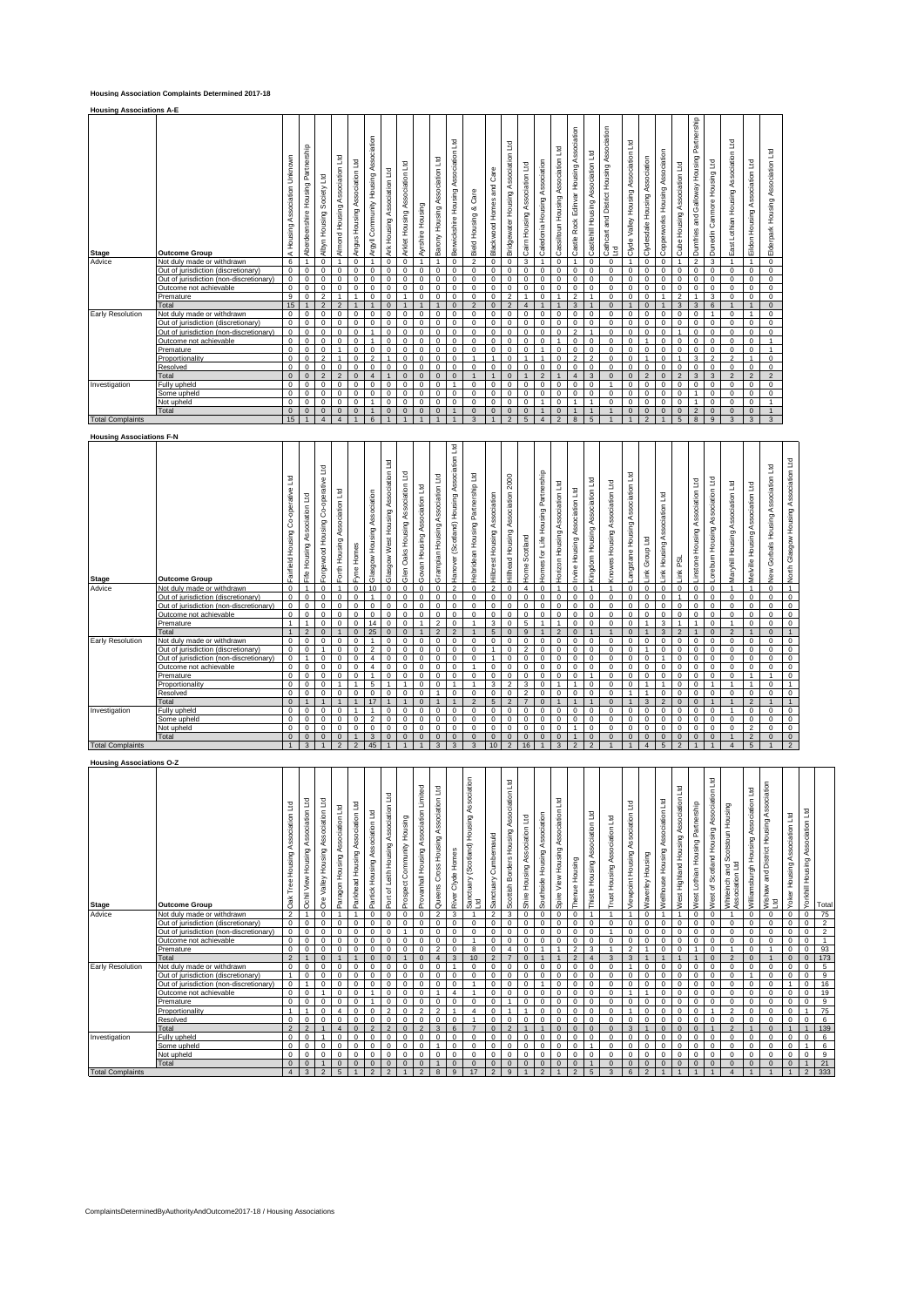#### **Local Authority Complaints Determined 2017-18**

|                         |                                         |                 |                                                              |              |                                 |                                        |                                 |                     |                         |                                     |                                                                              |                   |              |                               | Councils              |                                       |                                      |                                          |                 |                                                  |                  |   |                                              |                                                     |                   |                                |                                         | Fire /<br>Police<br>Safety                               |               |                           | <b>National Parks</b>                                                              | Valuation<br>Joint Board           |                                                       |                                        | Other          |                                                  |                                         |              |
|-------------------------|-----------------------------------------|-----------------|--------------------------------------------------------------|--------------|---------------------------------|----------------------------------------|---------------------------------|---------------------|-------------------------|-------------------------------------|------------------------------------------------------------------------------|-------------------|--------------|-------------------------------|-----------------------|---------------------------------------|--------------------------------------|------------------------------------------|-----------------|--------------------------------------------------|------------------|---|----------------------------------------------|-----------------------------------------------------|-------------------|--------------------------------|-----------------------------------------|----------------------------------------------------------|---------------|---------------------------|------------------------------------------------------------------------------------|------------------------------------|-------------------------------------------------------|----------------------------------------|----------------|--------------------------------------------------|-----------------------------------------|--------------|
| Stage                   | <b>Outcome Group</b>                    | Ē<br>丟          | Council<br>Council<br>deenshire<br>≥<br>Aberdeen<br>ଚ୍ଚ<br>؋ | රී<br>Angus  | Council<br>and Bute<br>$=$<br>я | 도<br>C<br>Eile<br>$\mathbf{a}$<br>kman | <u>i</u><br>$\bar{a}$<br>a<br>¢ | Coun<br>City<br>dee | ouncil<br>Ayrshire<br>ぁ | $=$<br>Counci<br>ast Dunbartonshire | ह<br>Ξ.<br>Council<br>O<br>$\omega$<br>wshir<br>East Lothian<br>۴e<br>st Ren | $\mathbf{\times}$ | Council<br>₩ | 5<br>Coun<br>City<br>₹<br>ops | Counc<br>රි<br>rclyde | 责<br>රි<br>Ĕ<br>a<br>ă<br>dlothi<br>£ | ਨ<br>CD.<br>$\overline{\phantom{0}}$ | $=$<br>and Kinross<br>Perth <sub>2</sub> | Õ<br>nfrewshire | Shetland Islands Coun<br><b>Borders</b><br>ttish | Φ<br>۔<br>چ<br>€ | ீ | Council<br>rling Council<br>$\mathbf \omega$ | nburgh<br>e Highland Council<br>집<br>City of I<br>준 | The Moray Council | Council<br>shire<br>t Dunbarto | Ğ<br>afety<br>ö<br>ommunity<br>t Lothia | Rescue<br>mobsi<br>and<br>Fire<br>Scottish<br><b>The</b> | 허<br>National | Cairngorms h<br>Authority | ond and The<br>National Par<br>ch Lomo<br>ossachs<br>Authority<br>Γros<br>$\sigma$ | Board<br>Joint<br>othian Valuation | ≘<br>Local Authority Body<br>nknown (Not A Couno<br>ď | Trust<br>and Leisure<br>Sports<br>Fife | sgow Life<br>흚 | Propertie<br>$\pmb{\Phi}$<br>arks<br>┙<br>동<br>무 | $_{\text{1rd}}$<br>Nest Lothian Leisure | Total        |
| Advice                  | Not duly made or withdrawn              | 12              | $\alpha$<br>15                                               | $\mathbf{a}$ |                                 |                                        |                                 |                     |                         |                                     | $\boldsymbol{\Lambda}$                                                       | 112               | 17           | 24                            |                       | $\mathcal{R}$                         |                                      |                                          | $\mathbf{q}$    |                                                  | $\overline{ }$   |   | 27                                           | 6                                                   | $\mathcal{P}$     |                                |                                         | $\Omega$                                                 |               | $\Omega$                  | $\Omega$                                                                           | $\cap$                             | $\Omega$                                              | $\Omega$                               | $\Omega$       | $\Omega$                                         | $\Omega$                                | 253          |
|                         | Out of jurisdiction (discretionary)     | $\Omega$        |                                                              |              |                                 |                                        |                                 |                     |                         |                                     |                                                                              |                   |              |                               |                       |                                       |                                      |                                          |                 |                                                  |                  |   |                                              |                                                     |                   |                                | $\Omega$                                |                                                          |               | $\Omega$                  | $\sim$                                                                             | $\Omega$                           | $\Omega$                                              | $\Omega$                               | $\Omega$       | $\Omega$                                         |                                         | $\mathbf{3}$ |
|                         | Out of jurisdiction (non-discretionary) | $\Omega$        |                                                              |              |                                 |                                        |                                 |                     |                         |                                     |                                                                              |                   |              |                               |                       |                                       |                                      |                                          |                 |                                                  |                  |   |                                              |                                                     |                   |                                |                                         |                                                          |               |                           |                                                                                    | $\Omega$                           | $\Omega$                                              | $\Omega$                               |                | $\Omega$                                         |                                         | 5            |
|                         | Premature                               | 10 <sup>1</sup> |                                                              |              |                                 |                                        |                                 |                     |                         |                                     |                                                                              |                   |              |                               |                       |                                       |                                      |                                          |                 |                                                  |                  |   |                                              | 59                                                  |                   |                                |                                         |                                                          |               |                           |                                                                                    | $\Omega$                           |                                                       | $\Omega$                               |                | $\Omega$                                         | $\Omega$                                | 381          |
|                         | Total                                   | $22 \ 26$       |                                                              |              |                                 |                                        |                                 |                     |                         |                                     |                                                                              |                   |              |                               |                       |                                       |                                      |                                          |                 |                                                  |                  |   |                                              |                                                     |                   |                                |                                         |                                                          |               |                           |                                                                                    |                                    |                                                       | $\Omega$                               | $\Omega$       | $\Omega$                                         | $\mathbf{0}$                            | 642          |
| Early                   | Not duly made or withdrawn              | $\overline{0}$  |                                                              |              |                                 |                                        |                                 |                     |                         |                                     |                                                                              |                   |              |                               |                       |                                       |                                      |                                          |                 |                                                  |                  |   |                                              |                                                     |                   |                                |                                         |                                                          |               |                           | $\Omega$                                                                           | $\Omega$                           | $\Omega$                                              | $^{\circ}$                             |                | $\mathbf{0}$                                     | $\mathbf{0}$                            | 38           |
| Resolution              | Out of jurisdiction (discretionary)     | $\Omega$        |                                                              |              |                                 |                                        |                                 |                     |                         |                                     |                                                                              |                   |              |                               |                       |                                       |                                      |                                          |                 |                                                  |                  |   |                                              |                                                     |                   |                                |                                         |                                                          |               | $\Omega$                  | $\Omega$                                                                           | $\Omega$                           | $\Omega$                                              | $\Omega$                               | $\Omega$       | $\Omega$                                         | $\Omega$                                | 99           |
|                         | Out of jurisdiction (non-discretionary) | $\Omega$        | $10^{-1}$                                                    |              |                                 |                                        |                                 |                     |                         |                                     |                                                                              |                   |              |                               |                       |                                       |                                      |                                          |                 |                                                  |                  |   |                                              |                                                     |                   |                                |                                         |                                                          |               | $\Omega$                  | $\Omega$                                                                           | $\Omega$                           | $\Omega$                                              |                                        |                | $\Omega$                                         | $\mathbf{0}$                            | 113          |
|                         | Outcome not achievable                  | $\Omega$        | $\mathbf{A}$                                                 |              |                                 |                                        |                                 |                     |                         |                                     |                                                                              |                   |              |                               |                       |                                       |                                      |                                          |                 |                                                  |                  |   |                                              |                                                     |                   |                                |                                         |                                                          |               | $\Omega$                  | $\cap$                                                                             | $\Omega$                           | $\Omega$                                              | $\Omega$                               | $\Omega$       | $\Omega$                                         | $\Omega$                                | 85           |
|                         | Premature                               | $\Omega$        | $\mathcal{R}$                                                |              |                                 |                                        |                                 |                     |                         |                                     |                                                                              |                   |              |                               |                       |                                       |                                      |                                          |                 |                                                  |                  |   |                                              |                                                     |                   |                                |                                         |                                                          |               | $\Omega$                  | $\Omega$                                                                           | $\Omega$                           | $\Omega$                                              | $\Omega$                               | $\Omega$       | $\Omega$                                         | $\Omega$                                | 53           |
|                         | Proportionality                         | $\Omega$        |                                                              |              |                                 |                                        |                                 |                     |                         |                                     |                                                                              |                   |              |                               |                       |                                       |                                      |                                          |                 |                                                  |                  |   |                                              | 33                                                  |                   |                                |                                         | $\mathcal{L}$                                            |               |                           | $\mathbf{r}$                                                                       |                                    | $\Omega$                                              | $\Omega$                               | $\mathbf{B}$   |                                                  |                                         | 314          |
|                         | Resolved                                | $\Omega$        |                                                              |              |                                 |                                        |                                 |                     |                         |                                     |                                                                              |                   |              |                               |                       |                                       |                                      |                                          |                 |                                                  |                  |   |                                              |                                                     |                   |                                |                                         |                                                          |               | $\Omega$                  | $\cap$                                                                             | $\Omega$                           | $\Omega$                                              | $\Omega$                               | $\Omega$       | $\Omega$                                         | $\Omega$                                | 29           |
|                         | Total                                   | $\Omega$        |                                                              |              |                                 |                                        |                                 |                     |                         |                                     |                                                                              |                   |              |                               |                       |                                       |                                      |                                          |                 |                                                  |                  |   |                                              |                                                     |                   |                                |                                         |                                                          |               |                           |                                                                                    |                                    | $\Omega$                                              |                                        |                |                                                  | $\overline{2}$                          | 731          |
| Investigation           | Fully upheld                            | $\Omega$        |                                                              |              |                                 |                                        |                                 |                     |                         |                                     |                                                                              |                   |              |                               |                       |                                       |                                      |                                          |                 |                                                  |                  |   |                                              |                                                     |                   |                                |                                         | $\Omega$                                                 |               | $\Omega$                  | $\Omega$                                                                           | $\Omega$                           | $\Omega$                                              | $\Omega$                               | $\Omega$       | $\Omega$                                         |                                         | 47           |
|                         | Some upheld                             | $\Omega$        | $\mathfrak{D}$                                               |              |                                 |                                        |                                 |                     |                         |                                     |                                                                              |                   |              |                               |                       |                                       |                                      |                                          |                 |                                                  |                  |   |                                              |                                                     |                   |                                |                                         |                                                          |               | $\Omega$                  |                                                                                    | $\Omega$                           | $\Omega$                                              | $\Omega$                               | $\Omega$       | $\Omega$                                         | $\mathbf{0}$                            | 49           |
|                         | Not upheld                              | $\Omega$        |                                                              |              |                                 |                                        |                                 |                     |                         |                                     |                                                                              |                   |              |                               |                       |                                       |                                      |                                          |                 |                                                  |                  |   |                                              |                                                     |                   |                                |                                         |                                                          |               | $\Omega$                  |                                                                                    | $\Omega$                           | $\Omega$                                              | $\Omega$                               | $\Omega$       | $\mathbf{0}$                                     | $\mathbf{0}$                            | 69           |
|                         | Not duly made or withdrawn              | $\Omega$        |                                                              |              |                                 |                                        |                                 |                     |                         |                                     |                                                                              |                   |              |                               |                       |                                       |                                      |                                          |                 |                                                  |                  |   |                                              |                                                     |                   |                                |                                         |                                                          |               | $\Omega$                  |                                                                                    | $\Omega$                           | $\Omega$                                              | $\Omega$                               | $\Omega$       | $\Omega$                                         | $\Omega$                                |              |
|                         | Resolved                                | $\overline{0}$  |                                                              |              |                                 |                                        |                                 |                     |                         |                                     |                                                                              |                   |              |                               |                       |                                       |                                      |                                          |                 |                                                  |                  |   |                                              |                                                     |                   |                                |                                         | $\Omega$                                                 |               | $\Omega$                  | $\Omega$                                                                           | $\Omega$                           | $\Omega$                                              | $\overline{0}$                         | $\Omega$       | $^{\circ}$                                       | $\mathbf{0}$                            | $\mathbf{3}$ |
|                         | Total                                   | $\Omega$        | 8                                                            |              |                                 |                                        |                                 |                     | $\Omega$                |                                     | $\mathbf{Q}$                                                                 |                   |              | 19                            |                       |                                       |                                      |                                          | $\overline{A}$  |                                                  |                  |   |                                              | $20 -$                                              |                   |                                |                                         |                                                          |               |                           |                                                                                    |                                    | $\Omega$                                              | $\Omega$                               | $\Omega$       | $\Omega$                                         | $\mathbf{0}$                            | 169          |
| <b>Total Complaints</b> |                                         | 22 85           | 82                                                           | 27           | 28                              | 8                                      | 36                              | 25                  |                         | 44                                  | 33                                                                           |                   | 96           | ##                            |                       | 23<br>29                              |                                      |                                          | 48              | 30                                               | 32               |   | 22                                           | 59<br>##                                            | 33                | 35 74                          |                                         | $\mathbf{\hat{z}}$                                       |               |                           |                                                                                    |                                    |                                                       |                                        | $\mathbf{A}$   | $\overline{1}$                                   | $\overline{2}$                          | 1.542        |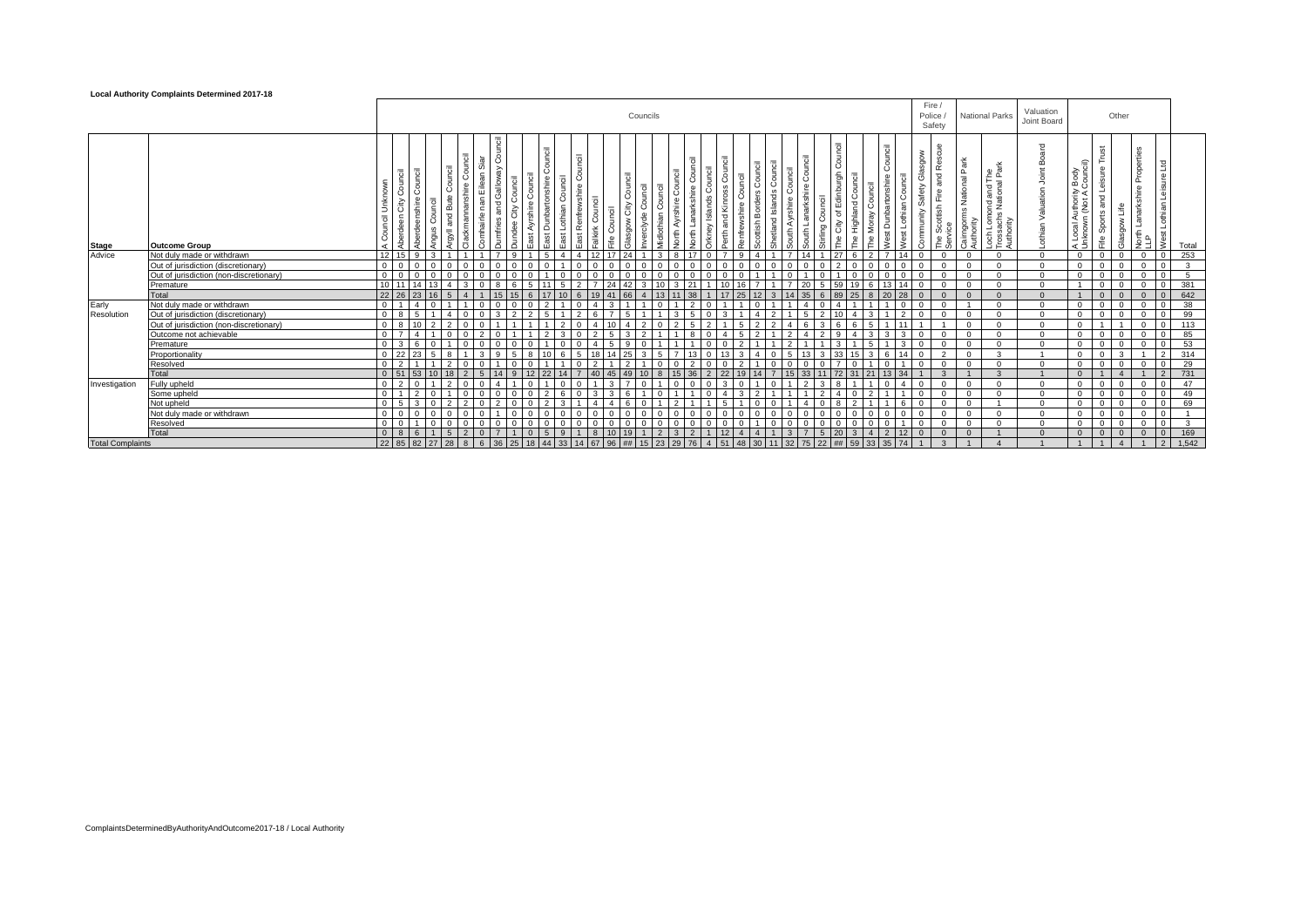## **Scottish Government & Devolved Administration Complaints Determined 2017-18**

**Cross-Border Public Authority**

|                         | <b>Cross-Border Public Authority</b>    |                                             |                                 |                |
|-------------------------|-----------------------------------------|---------------------------------------------|---------------------------------|----------------|
| <b>Stage</b>            | <b>Outcome Group</b>                    | Compensation Authority<br>Criminal Injuries | Forestry Commission<br>Scotland | Total          |
| Advice                  | Not duly made or withdrawn              | 0                                           | $\mathbf{1}$                    | 1              |
|                         | Out of jurisdiction (non-discretionary) | $\Omega$                                    | $\mathbf 0$                     | 0              |
|                         | Premature                               | 1                                           | 0                               | $\mathbf{1}$   |
|                         | Total                                   | $\overline{1}$                              | $\overline{1}$                  | $\overline{c}$ |
| Early                   | Not duly made or withdrawn              | 0                                           | 0                               | 0              |
| Resolution              | Out of jurisdiction (discretionary)     | $\Omega$                                    | $\mathbf 0$                     | 0              |
|                         | Out of jurisdiction (non-discretionary) | 0                                           | 0                               | 0              |
|                         | Outcome not achievable                  | $\Omega$                                    | 0                               | 0              |
|                         | Premature                               | 0                                           | 0                               | 0              |
|                         | Proportionality                         | $\Omega$                                    | $\mathbf 0$                     | 0              |
|                         | Resolved                                | 0                                           | 0                               | 0              |
|                         | Total                                   | $\Omega$                                    | $\Omega$                        | $\overline{0}$ |
| Investigation           | Fully upheld                            | 0                                           | 0                               | 0              |
|                         | Some upheld                             | $\Omega$                                    | $\mathbf 0$                     | 0              |
|                         | Not upheld                              | 0                                           | 0                               | 0              |
|                         | Not duly made or withdrawn              | $\Omega$                                    | $\Omega$                        | 0              |
|                         | Total                                   | $\Omega$                                    | $\Omega$                        | $\overline{0}$ |
| <b>Total Complaints</b> |                                         | $\overline{1}$                              | $\mathbf{1}$                    | $\overline{2}$ |

## **Scottish Government & Scottish Administration**

| <b>Stage</b>            | <b>Outcome Group</b>                    | Goverment or Devolved<br>body unknown<br>Administration<br>Scottish<br>⋖ | Procurator<br>and<br>Service<br>Office<br>Crown<br>Fiscal ! | Scotland<br>Disclosure  | Education Scotland | Scotland<br>Enivronment<br>Historic | Accountant in<br>Office of the<br>Bankruptcy | Guardian<br>Public<br>of the<br>(Scotland)<br>Office | Scotland<br>৳<br>Registers | Scotland<br>Revenue | Service<br>Tribunal<br>Court and<br>Scottish | Government<br>Scottish | Division<br>Rural<br>and Inspections<br>Government<br>Payments<br>Scottish | Health<br>C-G<br>Government<br>Care<br>Social<br>Scottish<br>ಹ | Environmental<br>Scottish Government D-G<br>and<br>Planning<br>Appeals | Scottish Prison Service | gency<br>∢<br>ensions<br>ó.<br>ublic<br>Δ.<br>Scottish | Iб<br>Agency<br>Rwards<br>Scotland<br>student | Company (via<br>Student Loans<br>SAAS) | Scotland<br>Transport | Total          |
|-------------------------|-----------------------------------------|--------------------------------------------------------------------------|-------------------------------------------------------------|-------------------------|--------------------|-------------------------------------|----------------------------------------------|------------------------------------------------------|----------------------------|---------------------|----------------------------------------------|------------------------|----------------------------------------------------------------------------|----------------------------------------------------------------|------------------------------------------------------------------------|-------------------------|--------------------------------------------------------|-----------------------------------------------|----------------------------------------|-----------------------|----------------|
| Advice                  | Not duly made or withdrawn              |                                                                          | 15                                                          | $\Omega$                | $\Omega$           | 1                                   |                                              | 0                                                    | 0                          | $\mathbf 0$         | 5                                            |                        | $\Omega$                                                                   | 0                                                              |                                                                        | 68                      | $\overline{2}$                                         | $\mathbf 0$                                   | $\Omega$                               | $\Omega$              | 95             |
|                         | Out of jurisdiction (non-discretionary) | $\Omega$                                                                 | $\Omega$                                                    | $\Omega$                | $\Omega$           | $\Omega$                            | $\Omega$                                     | $\Omega$                                             | 0                          | $\mathbf 0$         | $\Omega$                                     | $\Omega$               | $\Omega$                                                                   | $\Omega$                                                       | $\Omega$                                                               | $\overline{2}$          | $\Omega$                                               | $\Omega$                                      | $\Omega$                               | $\Omega$              | $\overline{2}$ |
|                         | Premature                               | 0                                                                        | 12                                                          | $\mathbf 0$             | $\Omega$           | 0                                   | $\Omega$                                     | $\mathbf 0$                                          | 0                          | $\mathbf 0$         | $\overline{2}$                               | 6                      |                                                                            | $\Omega$                                                       | $\Omega$                                                               | 54                      |                                                        | 1                                             |                                        | $\mathbf 0$           | 78             |
|                         | Total                                   | $\mathbf{1}$                                                             | 27                                                          | $\Omega$                | $\Omega$           | $\overline{1}$                      | $\mathbf{1}$                                 | $\Omega$                                             | $\mathbf{0}$               | $\mathbf{0}$        | $\overline{7}$                               | $\overline{7}$         | $\overline{1}$                                                             | $\Omega$                                                       | $\mathbf{1}$                                                           | 124                     | 3                                                      | 1                                             |                                        | $\mathbf{0}$          | 175            |
| Early                   | Not duly made or withdrawn              | 0                                                                        | 0                                                           | $\Omega$                | $\Omega$           | 0                                   |                                              | $\Omega$                                             | $\mathbf{1}$               | $\mathbf 0$         | 0                                            | $\mathbf 0$            | $\Omega$                                                                   | $\Omega$                                                       | $\Omega$                                                               | 9                       | 0                                                      | $\mathbf 0$                                   | $\Omega$                               | $\mathbf 0$           | 11             |
| Resolution              | Out of jurisdiction (discretionary)     | $\Omega$                                                                 |                                                             | $\Omega$                | $\Omega$           | $\Omega$                            |                                              | $\Omega$                                             | 0                          | $\mathbf 0$         | $\Omega$                                     | $\Omega$               | $\Omega$                                                                   | $\Omega$                                                       | $\Omega$                                                               | 5                       | $\overline{2}$                                         | 1                                             | $\Omega$                               | $\mathbf 0$           | 10             |
|                         | Out of jurisdiction (non-discretionary) | 0                                                                        | 24                                                          |                         | 1                  | 0                                   | $\mathbf 0$                                  | $\overline{2}$                                       | 1                          | $\mathbf 0$         | 9                                            |                        | $\Omega$                                                                   | 1                                                              | $\mathbf 0$                                                            | 35                      | 0                                                      | $\mathbf{1}$                                  | $\Omega$                               |                       | 77             |
|                         | Outcome not achievable                  | $\Omega$                                                                 |                                                             | $\Omega$                | $\Omega$           | 1                                   | 0                                            | 0                                                    |                            | 0                   |                                              |                        | $\Omega$                                                                   | 0                                                              |                                                                        | 30                      | 0                                                      | $^{\circ}$                                    | $\Omega$                               | 0                     | 36             |
|                         | Premature                               | $\Omega$                                                                 | $\Omega$                                                    | $\Omega$                | 1                  | $\Omega$                            | $\overline{1}$                               | $\Omega$                                             | 0                          | $\mathbf 0$         |                                              | $\Omega$               | $\Omega$                                                                   | $\Omega$                                                       | 1                                                                      | 9                       | 0                                                      | $\mathbf 0$                                   | $\Omega$                               | $\mathbf 0$           | 13             |
|                         | Proportionality                         | $\Omega$                                                                 | 3                                                           | $\Omega$                | $\Omega$           | 0                                   | $\mathbf 0$                                  | $\Omega$                                             | $\mathbf{1}$               | $\mathbf 0$         | 5                                            | 3                      | $\overline{2}$                                                             | $\Omega$                                                       | $\overline{2}$                                                         | 49                      | $\overline{2}$                                         | 1                                             | $\Omega$                               | $\overline{2}$        | 70             |
|                         | Resolved                                | $\Omega$                                                                 |                                                             | $\Omega$                | $\Omega$           | $\Omega$                            | $\mathbf 0$                                  | $\Omega$                                             | 0                          | $\mathbf 0$         | 0                                            | $\Omega$               | $\Omega$                                                                   | $\Omega$                                                       | $\Omega$                                                               | 12                      | $\Omega$                                               | $\mathbf 0$                                   | $\Omega$                               | $\mathbf 0$           | 13             |
|                         | Total                                   | $\Omega$                                                                 | 30                                                          |                         | $\overline{2}$     | 1                                   | 3                                            | $\overline{2}$                                       | $\overline{4}$             | $\mathbf{0}$        | 16                                           | 5                      | $\overline{2}$                                                             |                                                                | $\overline{4}$                                                         | 149                     | 4                                                      | 3                                             | $\Omega$                               | 3                     | 230            |
| Investigation           | Fully upheld                            | 0                                                                        |                                                             | 0                       | $\Omega$           | 0                                   | $\mathbf 0$                                  | 0                                                    | 0                          |                     | 3                                            |                        | $\Omega$                                                                   | 0                                                              | 0                                                                      | 3                       |                                                        | $\mathbf 0$                                   | $\Omega$                               | $\mathbf 0$           | 10             |
|                         | Some upheld                             | $\Omega$                                                                 | $\Omega$                                                    | $\Omega$                | $\Omega$           | $\Omega$                            | 0                                            | $\Omega$                                             | 0                          | 0                   | $\Omega$                                     | $\Omega$               | $\Omega$                                                                   | $\Omega$                                                       | $\Omega$                                                               | 1                       | 0                                                      | $\mathbf 0$                                   | $\Omega$                               | $\mathbf 0$           |                |
|                         | Not upheld                              | $\Omega$                                                                 | $\Omega$                                                    |                         | $\Omega$           | $\Omega$                            | 0                                            | $\Omega$                                             |                            | 0                   | $\Omega$                                     |                        | $\Omega$                                                                   | $\Omega$                                                       | $\Omega$                                                               | 8                       | 0                                                      | $\mathbf 0$                                   | $\Omega$                               | $\Omega$              | 11             |
|                         | Not duly made or withdrawn              | $\Omega$                                                                 | 0                                                           | $\Omega$                | $\Omega$           | $\Omega$                            | $\Omega$                                     | $\Omega$                                             | 0                          | $\Omega$            | 0                                            | $\Omega$               | $\Omega$                                                                   | $\Omega$                                                       | $\Omega$                                                               | 10                      | $\Omega$                                               | $\Omega$                                      | $\Omega$                               | $\Omega$              | 10             |
|                         | Total                                   | $\Omega$                                                                 |                                                             |                         | $\Omega$           | $\Omega$                            | $\Omega$                                     | $\Omega$                                             | $\mathbf{1}$               | $\mathbf{1}$        | 3                                            | $\overline{2}$         | $\Omega$                                                                   | $\Omega$                                                       | $\Omega$                                                               | 22                      | $\mathbf{1}$                                           | $\mathbf{0}$                                  |                                        | $\mathbf{0}$          | 32             |
| <b>Total Complaints</b> |                                         |                                                                          | 58                                                          | $\overline{\mathbf{c}}$ | $\overline{2}$     | $\overline{2}$                      | $\overline{4}$                               | $\overline{2}$                                       | 5                          |                     | 26                                           | 14                     | 3                                                                          |                                                                | 5                                                                      | 295                     | 8                                                      | $\overline{4}$                                |                                        | 3                     | 437            |

 $\overline{\phantom{a}}$ 

## **Scottish Public Authority**

| <b>Stage</b>            | <b>Outcome Group</b>                    | Scotland<br>Audit | Inspectorate<br>Care | Scotland<br>Hearings<br>Children's | пса<br>Life<br>Public<br>þ<br>ioner<br>Commissione<br>Standards in I<br>Scotland | cotland<br>Ō<br>Creative | Commission<br>Crofting | Enterprise<br>& Islands<br>Highlands | cotland<br>Ō<br>Tribunal for<br>Lands | cotland<br>Ø<br>Mental Health Tribunal | Commission for<br>Mental Welfare<br>Scotland | Review<br>య<br>estigations<br>Commissioner<br>ξ<br>Police | Scotland<br>Quality Meat | Canals<br>Scottish | Scottish Enterprise | Protection<br>Environment<br>Scottish<br>Agency | Aid Board<br>Legal<br>Scottish | Scottish Natural Heritage | orporate<br>Ō<br>Parliamentary<br>Scottish I<br>Body | Authority<br>Qualifications<br>Scottish | Council<br>Services<br>Social:<br>Scottish | Development Scotland<br>Skills |              | <b>Sportscotland</b><br>Sportscotland | SG&D<br>Grand <sup>-</sup> |
|-------------------------|-----------------------------------------|-------------------|----------------------|------------------------------------|----------------------------------------------------------------------------------|--------------------------|------------------------|--------------------------------------|---------------------------------------|----------------------------------------|----------------------------------------------|-----------------------------------------------------------|--------------------------|--------------------|---------------------|-------------------------------------------------|--------------------------------|---------------------------|------------------------------------------------------|-----------------------------------------|--------------------------------------------|--------------------------------|--------------|---------------------------------------|----------------------------|
| Advice                  | Not duly made or withdrawn              | $\Omega$          | $\overline{2}$       | $\mathbf 0$                        | $\Omega$                                                                         | 0                        | $\Omega$               | $\Omega$                             | 0                                     | $\mathbf 0$                            | $\Omega$                                     | 3                                                         | $\mathbf 0$              | $\Omega$           | $\Omega$            | $\Omega$                                        | $\mathbf 0$                    |                           |                                                      | $\mathbf{1}$                            |                                            | $\mathbf{0}$                   | $\mathbf 0$  | 9                                     | 105                        |
|                         | Out of jurisdiction (non-discretionary) | $\Omega$          | $\mathbf 0$          | $\mathbf 0$                        | $\Omega$                                                                         | $\mathbf 0$              | $\mathbf 0$            | $\Omega$                             | $\mathbf 0$                           | $\mathbf 0$                            | $\Omega$                                     | $\Omega$                                                  | $\mathbf 0$              | $\Omega$           | $\Omega$            |                                                 | $\mathbf 0$                    | $\mathbf 0$               | $\Omega$                                             | $\mathbf 0$                             | 0                                          | 0                              |              |                                       | 3                          |
|                         | Premature                               | $\mathbf 0$       |                      | $\mathbf 0$                        | $\Omega$                                                                         | $\mathbf 0$              | $\mathbf 0$            | $\Omega$                             | $\mathbf 0$                           | $\mathbf 0$                            | 0                                            | $\overline{2}$                                            | $\mathbf 0$              | 0                  | 0                   | $\mathfrak{p}$                                  | $\mathbf 0$                    | $\mathbf 0$               | $\Omega$                                             | $\overline{ }$                          | 0                                          | $\mathbf 0$                    | $\mathbf 0$  | 6                                     | 85                         |
|                         | Total                                   | $\Omega$          | 3                    | $\Omega$                           | $\Omega$                                                                         | $\mathbf{0}$             | $\mathbf{0}$           | $\Omega$                             | $\Omega$                              | $\Omega$                               | $\Omega$                                     | 5                                                         | $\Omega$                 | $\Omega$           | $\Omega$            | $\overline{2}$                                  | $\mathbf{0}$                   | $\overline{1}$            |                                                      | $\overline{2}$                          |                                            | $\overline{0}$                 |              | 16                                    | 193                        |
| Early                   | Not duly made or withdrawn              | $\Omega$          | $\overline{2}$       | $\mathbf 0$                        | $\Omega$                                                                         | $\mathbf 0$              | $\Omega$               | $\Omega$                             | $\mathbf 0$                           | $\mathbf 0$                            | $\Omega$                                     | $\Omega$                                                  | $\mathbf 0$              | $\Omega$           | $\Omega$            |                                                 | $\mathbf 0$                    | -1                        | $\mathbf 0$                                          | $\mathbf 0$                             | 0                                          | $\mathbf{0}$                   | $\mathbf 0$  | 3                                     | 14                         |
| Resolution              | Out of jurisdiction (discretionary)     |                   |                      | $\overline{ }$                     | 0                                                                                | $\mathbf 0$              | 0                      | 0                                    |                                       | 0                                      | 0                                            | $\Omega$                                                  | $\overline{1}$           | 0                  | 1                   | $\Omega$                                        | $\overline{2}$                 | $\mathbf 0$               | 0                                                    | $\mathbf{1}$                            | 0                                          | $\mathbf{0}$                   | $\mathbf 0$  | 9                                     | 19                         |
|                         | Out of jurisdiction (non-discretionary) | $\Omega$          | 0                    | 3                                  | $\overline{2}$                                                                   | $\mathbf 0$              |                        | $\Omega$                             | 0                                     |                                        |                                              | $\Omega$                                                  | $\mathbf 0$              |                    | $\Omega$            |                                                 | $\mathbf 0$                    | $\mathbf 0$               | 0                                                    | $\overline{2}$                          | 1                                          | 1                              | $\mathbf 0$  | 13                                    | 90                         |
|                         | Outcome not achievable                  | $\Omega$          | 4                    | 0                                  | $\Omega$                                                                         | 0                        | $\Omega$               | $\Omega$                             | $\mathbf 0$                           | $\mathbf 0$                            | $\Omega$                                     |                                                           | $\Omega$                 | $\Omega$           | $\Omega$            | $\Omega$                                        | 5                              | $\mathbf{0}$              | 0                                                    | 1                                       | $\Omega$                                   | $\mathbf{3}$                   | $\mathbf 0$  | 14                                    | 50                         |
|                         | Premature                               | $\Omega$          | $\mathbf 0$          | $\mathbf 0$                        | $\mathbf 0$                                                                      | $\mathbf 0$              | $\mathbf 0$            |                                      | 0                                     | $\mathbf 0$                            | $\Omega$                                     |                                                           | $\Omega$                 | 0                  | $\Omega$            | $\Omega$                                        | $\mathsf 0$                    | $\mathbf{0}$              | $\mathbf 0$                                          | 0                                       | 0                                          | $\mathbf{0}$                   | $\mathbf 0$  | $\overline{2}$                        | 15                         |
|                         | Proportionality                         |                   | 3                    | 0                                  | $\mathfrak{p}$                                                                   | 0                        |                        | $\Omega$                             | $\mathbf 0$                           | 0                                      | $\Omega$                                     | $\Omega$                                                  | $\mathbf 0$              | 0                  | $\Omega$            | $\mathcal{P}$                                   | $\overline{ }$                 | $\overline{2}$            | 0                                                    | $\mathbf 0$                             | $\overline{2}$                             | $\mathbf{0}$                   | $\mathbf 0$  | 14                                    | 84                         |
|                         | Resolved                                | $\Omega$          | $\mathbf 0$          | $\mathbf 0$                        | $\Omega$                                                                         | 1                        | $\Omega$               | $\Omega$                             | $\mathbf 0$                           | $\Omega$                               | $\Omega$                                     | $\Omega$                                                  | $\mathbf 0$              | $\Omega$           | $\Omega$            |                                                 | 0                              | $\mathbf 0$               | 0                                                    | $\mathbf{1}$                            | 0                                          | 0                              | $\mathbf 0$  | $\overline{2}$                        | 15                         |
|                         | Total                                   | $\overline{2}$    | 10                   | $\overline{4}$                     |                                                                                  | $\overline{1}$           | $\overline{2}$         |                                      | $\overline{1}$                        |                                        |                                              | $\overline{2}$                                            | $\overline{\mathbf{1}}$  |                    |                     | $\mathfrak{D}$                                  | 8                              | $\mathbf{3}$              | $\Omega$                                             | 5                                       | 3                                          | $\overline{4}$                 | $\mathbf{0}$ | 57                                    | 287                        |
| Investigation           | Fully upheld                            | $\Omega$          | $\mathbf 0$          | $\mathbf 0$                        | $\Omega$                                                                         | 0                        | $\Omega$               | $\Omega$                             | $\mathbf 0$                           | 0                                      | $\Omega$                                     | $\Omega$                                                  | $\Omega$                 | $\Omega$           | $\Omega$            | $\Omega$                                        | $\mathbf 0$                    | $\mathbf{0}$              | $\Omega$                                             | $\mathbf 0$                             | 0                                          | $\mathbf{0}$                   | $\mathbf 0$  | $\mathbf 0$                           | 10                         |
|                         | Some upheld                             |                   | $\Omega$             | $\Omega$                           | $\Omega$                                                                         | 0                        | $\Omega$               | $\Omega$                             | $\Omega$                              | $\Omega$                               | $\Omega$                                     | $\Omega$                                                  | $\Omega$                 | $\Omega$           | $\Omega$            | $\mathcal{P}$                                   | $\mathbf 0$                    | $\mathbf 0$               | $\Omega$                                             | $\overline{1}$                          | $\Omega$                                   | $\mathbf 0$                    | $\Omega$     | $\overline{4}$                        | 5                          |
|                         | Not upheld                              | $\Omega$          | $\Omega$             | $\Omega$                           | $\Omega$                                                                         | 0                        | $\Omega$               | $\Omega$                             | $\Omega$                              | $\Omega$                               | $\Omega$                                     | $\Omega$                                                  | $\Omega$                 |                    | $\Omega$            |                                                 | $\mathbf 0$                    | $\mathbf 0$               | $\Omega$                                             | $\overline{2}$                          | $\Omega$                                   | $\mathbf 0$                    | $\Omega$     | 3                                     | 14                         |
|                         | Not duly made or withdrawn              | $\Omega$          | $\Omega$             | 0                                  |                                                                                  | 0                        | $\Omega$               | $\Omega$                             | 0                                     | 0                                      | $\Omega$                                     | $\Omega$                                                  | $\mathbf 0$              | $\Omega$           | $\Omega$            |                                                 | 0                              | $\mathbf 0$               | 0                                                    | $\mathbf 0$                             | 0                                          | $\mathbf{0}$                   | $\mathbf 0$  | $\mathbf 0$                           | 10                         |
|                         | Total                                   |                   | $\Omega$             | $\Omega$                           |                                                                                  | $\Omega$                 | $\Omega$               | $\Omega$                             | $\Omega$                              | $\Omega$                               | $\Omega$                                     | $\Omega$                                                  | $\Omega$                 |                    | $\Omega$            |                                                 | $\mathbf{0}$                   | $\Omega$                  | $\Omega$                                             | 3                                       | $\Omega$                                   | $\mathbf{0}$                   | $\Omega$     | $\overline{z}$                        | 39                         |
| <b>Total Complaints</b> |                                         | 3                 | 13                   | $\Delta$                           |                                                                                  |                          | $\overline{2}$         |                                      |                                       |                                        |                                              |                                                           |                          | $\overline{2}$     |                     | 6                                               | 8                              | $\overline{4}$            |                                                      | 10                                      | $\overline{4}$                             | $\overline{4}$                 |              | 80                                    | 519                        |

| SG&DA                                           |  |
|-------------------------------------------------|--|
| <b>Grand Total</b>                              |  |
|                                                 |  |
| $\frac{105}{3}$                                 |  |
| 193                                             |  |
|                                                 |  |
| $\frac{14}{19}$ $\frac{19}{50}$ $\frac{50}{15}$ |  |
|                                                 |  |
|                                                 |  |
|                                                 |  |
| $\frac{84}{15}$<br>287                          |  |
|                                                 |  |
|                                                 |  |
| 10                                              |  |
| $\overline{5}$                                  |  |
| $\overline{14}$                                 |  |
| 10                                              |  |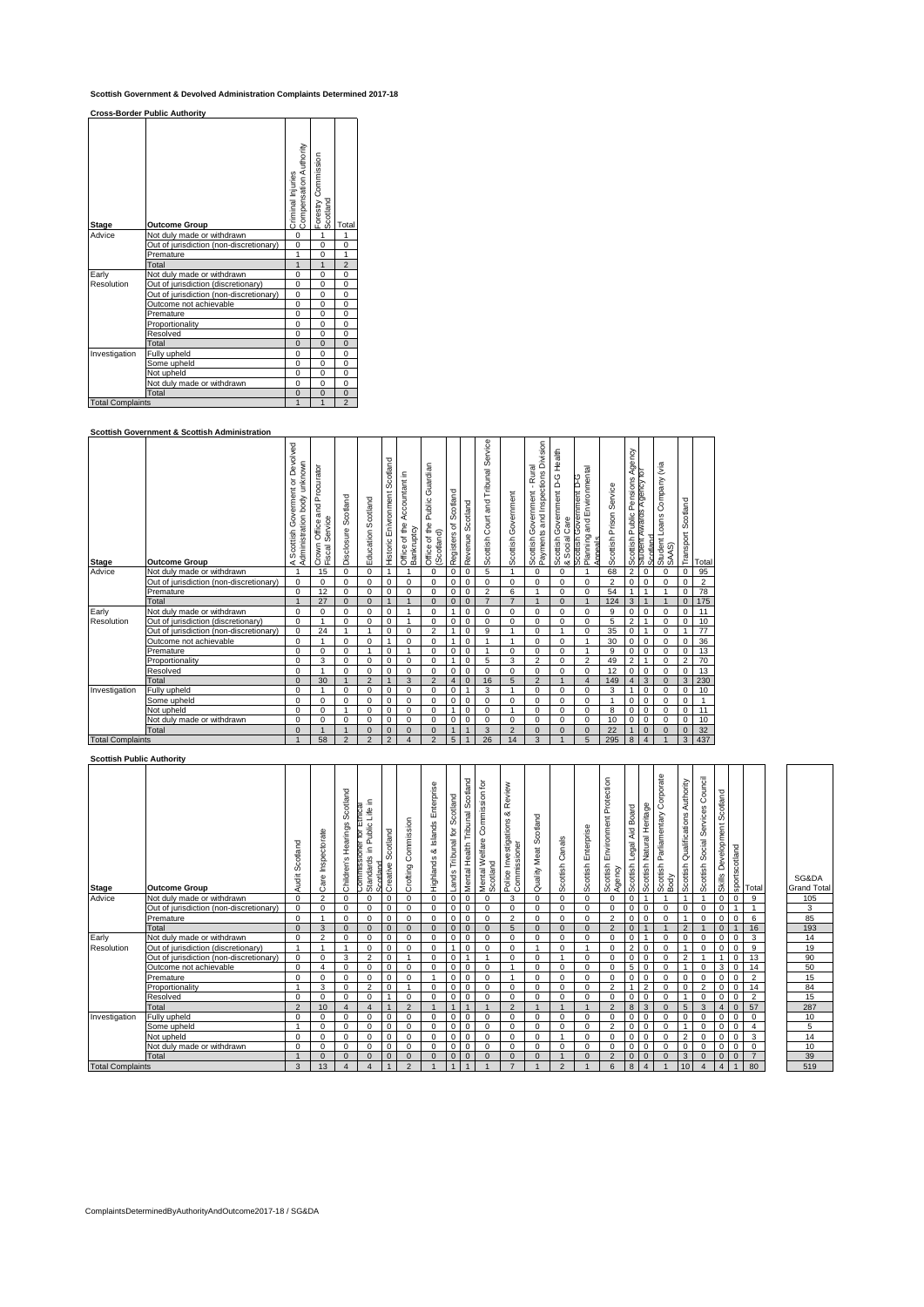# **Water Complaints Determined 2017-18**

|                         |                                         |                | Anglian Water   | <b>Business</b> | Castle         | <b>Clear Business</b> |                | Thames Water<br>(Commercial |       |
|-------------------------|-----------------------------------------|----------------|-----------------|-----------------|----------------|-----------------------|----------------|-----------------------------|-------|
| <b>Stage</b>            | <b>Outcome Group</b>                    | Aimera Ltd     | <b>Business</b> | Stream          | Water Ltd      | Water                 | Scottish Water | Services) Ltd               | Total |
| Advice                  | Not duly made or withdrawn              |                |                 | 10              | 0              | 5                     |                | O                           | 23    |
|                         | Premature                               | 0              | 0               | 17              | $\Omega$       | 10                    | 10             | 0                           | 37    |
|                         | Total                                   |                | $\Omega$        | 27              | $\Omega$       | 15                    | 17             | $\Omega$                    | 60    |
| <b>Early Resolution</b> | Not duly made or withdrawn              | 0              |                 | 2               | 0              | 0                     | 0              | 0                           | 3     |
|                         | Out of jurisdiction (discretionary)     | 0              | $\Omega$        | 3               | $\Omega$       | 0                     | 0              | 0                           | 3     |
|                         | Out of jurisdiction (non-discretionary) | $\mathbf 0$    | 0               |                 | $\Omega$       | $\mathcal{P}$         | $\mathbf 0$    | 0                           | 3     |
|                         | Outcome not achievable                  | $\Omega$       | $\Omega$        | 2               | $\Omega$       |                       | 0              | 0                           | 3     |
|                         | Premature                               | 0              |                 | 2               |                |                       | 0              | 0                           | 5     |
|                         | Proportionality                         | $\Omega$       | $\Omega$        | 4               |                | 3                     | 3              | 0                           | 11    |
|                         | Resolved                                | $\Omega$       | $\Omega$        | 4               | $\Omega$       |                       | 0              | 0                           | 5     |
|                         | Total                                   | 0              | $\mathcal{P}$   | 18              | $\overline{2}$ | 8                     | 3              | $\Omega$                    | 33    |
| Investigation           | Fully upheld                            | $\Omega$       | $\Omega$        | 2               | $\Omega$       | $\Omega$              | 0              | 0                           | 2     |
|                         | Some upheld                             |                | $\Omega$        | 3               | $\Omega$       | $\Omega$              | $\overline{2}$ | 0                           | 6     |
|                         | Not upheld                              | 0              | 0               |                 | $\mathbf 0$    |                       | 0              |                             | 3     |
|                         | Resolved                                | 0              | 0               | 4               | $\Omega$       | 0                     | 0              | 0                           | 4     |
|                         | Total                                   |                | $\Omega$        | 10              | $\Omega$       |                       | $\mathcal{P}$  |                             | 15    |
| <b>Total Complaints</b> |                                         | $\overline{2}$ | $\mathfrak{p}$  | 55              | $\overline{2}$ | 24                    | 22             |                             | 108   |